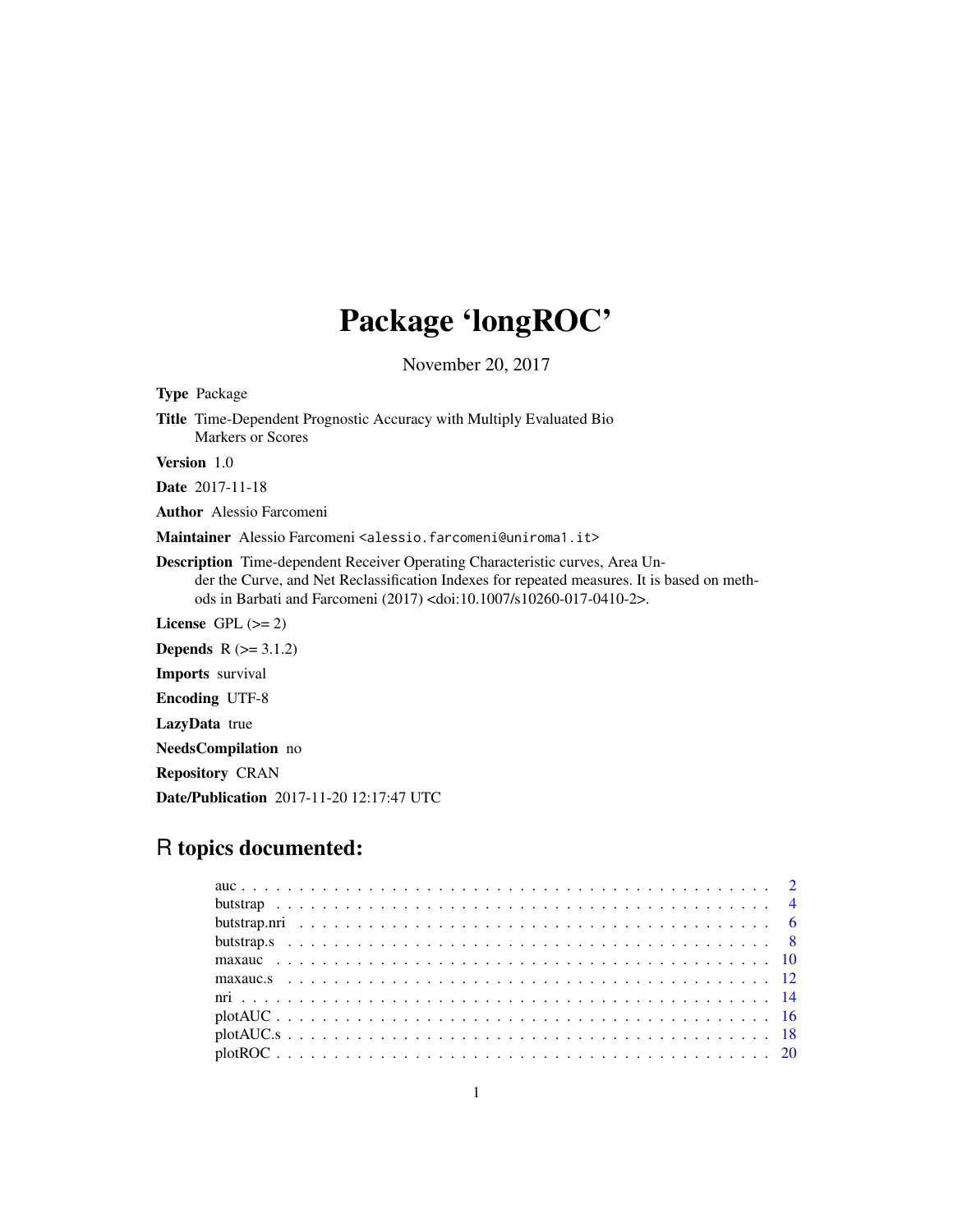<span id="page-1-0"></span>

| Index |  |  |  |  |  |  |  |  |  |  |  |  |  |  |  |  |  |  |  |  |  |
|-------|--|--|--|--|--|--|--|--|--|--|--|--|--|--|--|--|--|--|--|--|--|
|       |  |  |  |  |  |  |  |  |  |  |  |  |  |  |  |  |  |  |  |  |  |
|       |  |  |  |  |  |  |  |  |  |  |  |  |  |  |  |  |  |  |  |  |  |
|       |  |  |  |  |  |  |  |  |  |  |  |  |  |  |  |  |  |  |  |  |  |
|       |  |  |  |  |  |  |  |  |  |  |  |  |  |  |  |  |  |  |  |  |  |
|       |  |  |  |  |  |  |  |  |  |  |  |  |  |  |  |  |  |  |  |  |  |

<span id="page-1-1"></span>auc *AUC*

# Description

Compute area under the ROC curve

# Usage

auc(ss)

# Arguments

ss Matrix with two columns (1-specificities, sensitivities). It can be simply the output of roc function

# Details

Area under the ROC curve.

#### Value

A scalar with the AUC.

#### Author(s)

Alessio Farcomeni <alessio.farcomeni@uniroma1.it>

# References

Barbati, G. and Farcomeni, A. (2017) Prognostic assessment of repeatedly measured time-dependent biomarkers, with application to dilated cardiomuopathy, *Statistical Methods & Applications*, in press

### See Also

[roc](#page-21-1), [butstrap](#page-3-1), [maxauc](#page-9-1)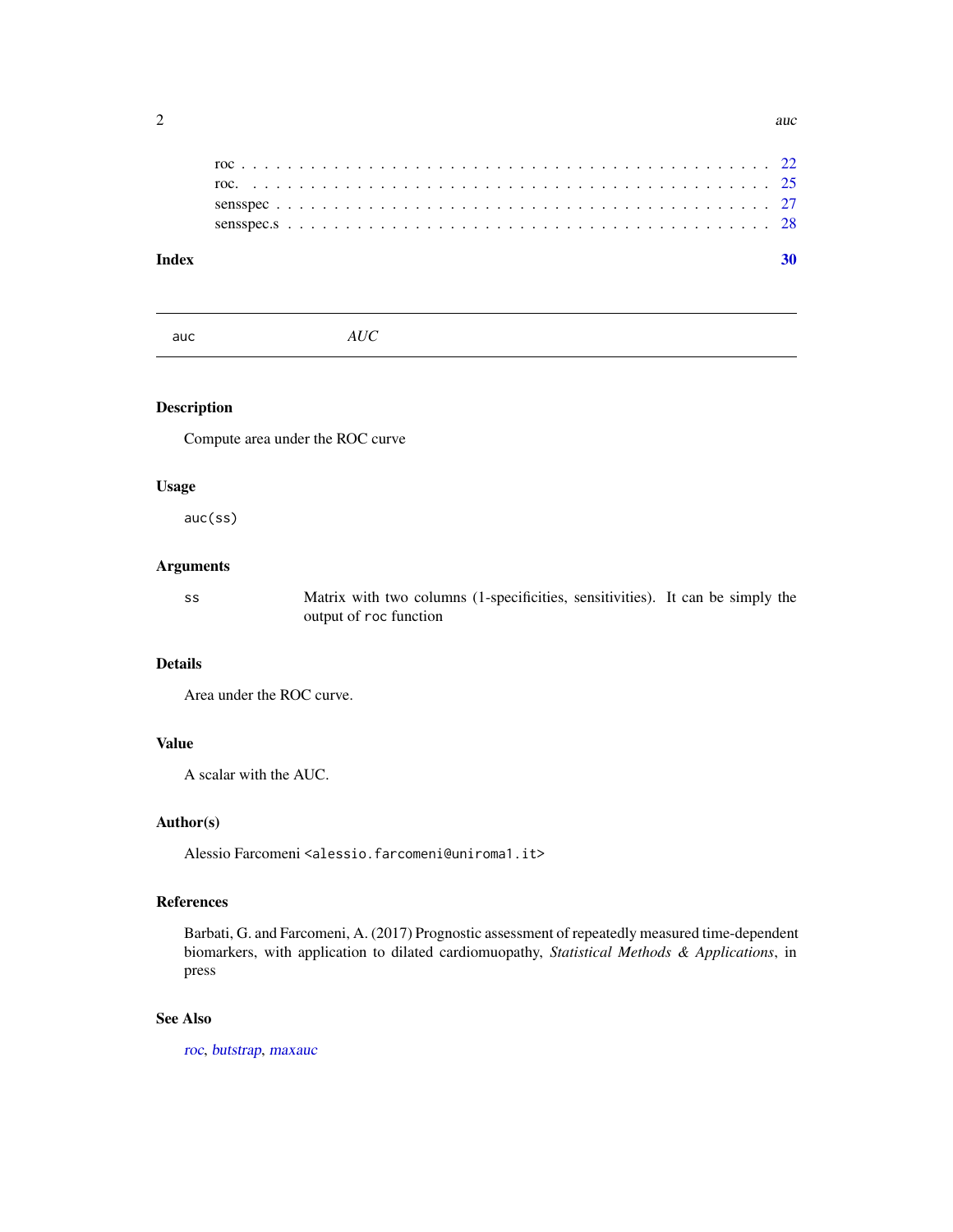$\alpha$  3

```
# parameters
n=100
tt=3Tmax=10
u=1.5
s=2vtimes=c(0,1,2,5)
# generate data
ngrid=5000
ts=seq(0,Tmax,length=ngrid)
X2=matrix(rnorm(n*ngrid,0,0.1),n,ngrid)
for(i in 1:n) \{sa=sample(ngrid/6,1)
vals=sample(3,1)-1
X2[i,1:sa[1]]=vals[1]+X2[i,1:sa[1]]
X2[i,(sa[1]+1):ngrid]=vals[1]+sample(c(-2,2),1)+X2[i,(sa[1]+1):ngrid]
}
S1=matrix(sample(4,n,replace=TRUE),n,length(vtimes))
S2=matrix(NA,n,length(vtimes))
S2[,1]=X2[,1]
for(j in 2:length(vtimes)) {
tm=which.min(abs(ts-vtimes[j]))
S2[,j]=X2[,tm]}
cens=runif(n)
ripart=1-exp(-0.01*apply(exp(X2),1,cumsum)*ts/1:ngrid)
Ti=rep(NA,n)
for(i in 1:n) {
Ti[i]=ts[which.min(abs(ripart[,i]-cens[i]))]
}
cens=runif(n,0,Tmax*2)
delta=ifelse(cens>Ti,1,0)
Ti[cens<Ti]=cens[cens<Ti]
##
## an important marker
ro=roc(S2,Ti,delta,u,tt,s,vtimes)
auc(ro)
## an unrelated marker
ro=roc(S1,Ti,delta,u,tt,s,vtimes)
```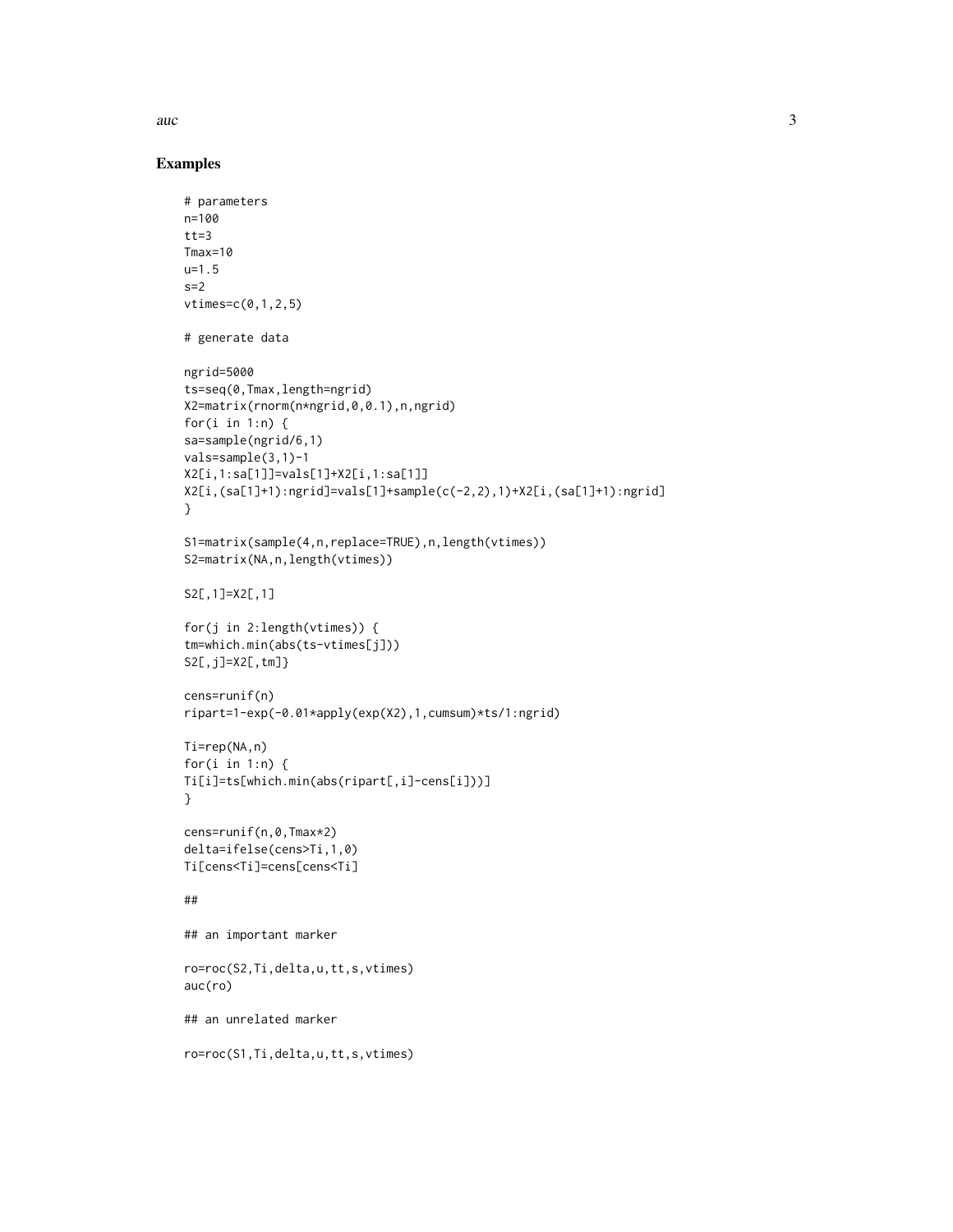<span id="page-3-0"></span>auc(ro)

<span id="page-3-1"></span>butstrap *Bootstrapping AUC*

#### Description

Boostrap the AUC for significance testing and confidence interval calculation

#### Usage

```
butstrap(X,etime,status,u=NULL,tt,s,vtimes,auc1,B=50,fc=NULL)
```
#### Arguments

| X        | n by S matrix of longitudinal score/biomarker for i-th subject at j-th occasion<br>(NA if unmeasured) |
|----------|-------------------------------------------------------------------------------------------------------|
| etime    | n vector with follow-up times                                                                         |
| status   | n vector with event indicators                                                                        |
| <b>u</b> | Lower limit for evaluation of sensitivity and specificity. Defaults to vtimes [s]<br>(see below)      |
| tt       | Upper limit (time-horizon) for evaluation of sensitivity and specificity.                             |
| S        | Scalar number of measurements/visits to use for each subject. s<=S                                    |
| vtimes   | S vector with visit times                                                                             |
| auc1     | AUC for the original data set                                                                         |
| B        | Number of bootstrap replicates. Defaults to 50                                                        |
| fc       | Events are defined as $fc = 1$ . Defaults to $I(cup X(t_i)) > cut off$                                |

### Details

This function can be used to resample the AUC. The resulting p-value is obtained after assumption that the resampled AUC is Gaussian. Non-parametric confidence interval is obtained as the 2.5 and 97.5 confidence interval is simply given by a Gaussian approximation.

# Value

A list with the following elements:

| p.value | (Parametric) p-value for H0: AUC=0.5           |
|---------|------------------------------------------------|
| se.     | Standard deviation of the AUC replicates       |
| ci.np   | Non-parametric 95% confidence interval for AUC |
| ci.par  | Parametric 95% confidence interval for AUC     |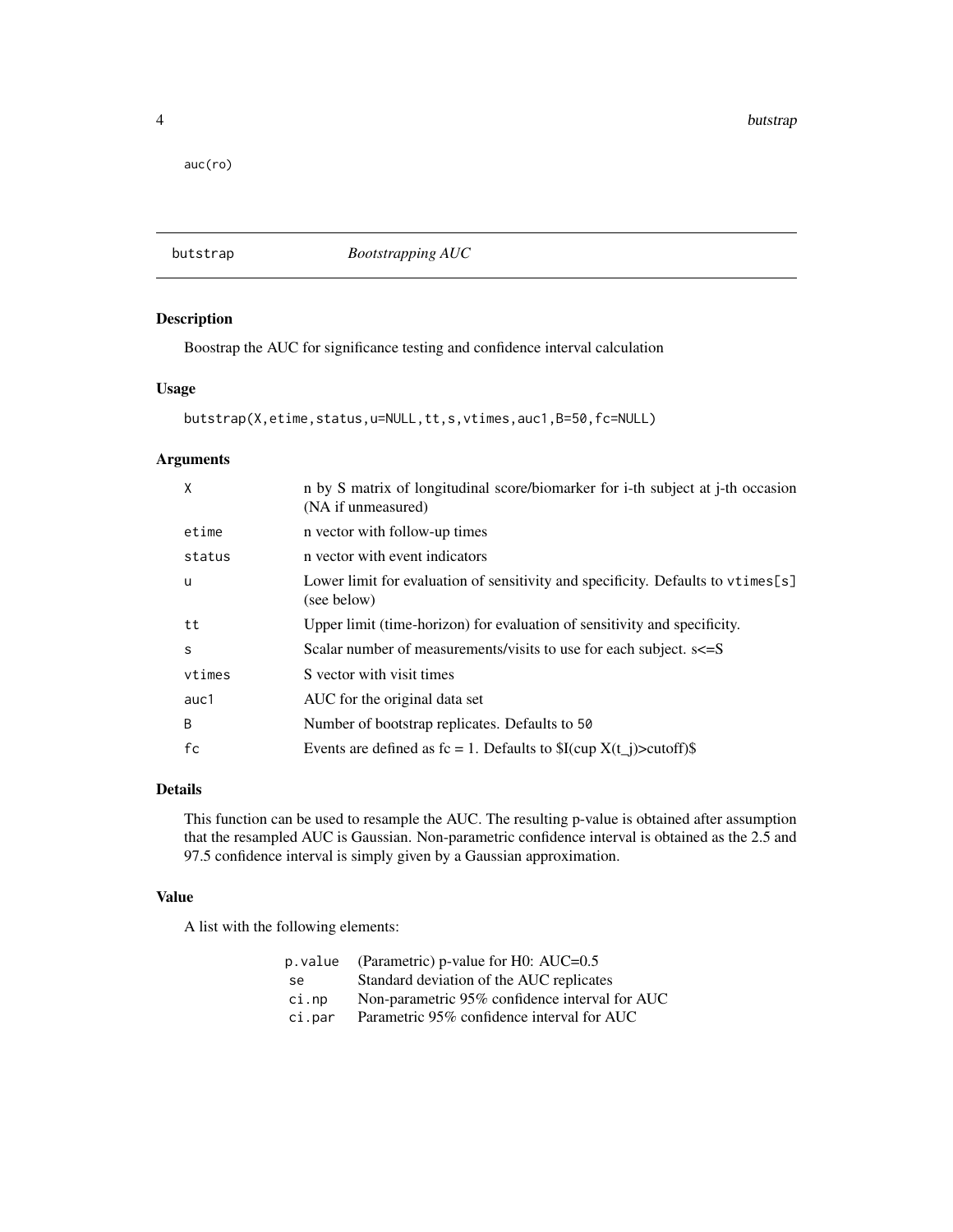#### <span id="page-4-0"></span>butstrap 50 to 30 million to 20 million to 20 million to 20 million to 20 million to 20 million to 20 million

#### Author(s)

Alessio Farcomeni <alessio.farcomeni@uniroma1.it>

#### References

Barbati, G. and Farcomeni, A. (2017) Prognostic assessment of repeatedly measured time-dependent biomarkers, with application to dilated cardiomuopathy, *Statistical Methods \& Applications*, in press

# See Also

[roc](#page-21-1), [auc](#page-1-1), [maxauc](#page-9-1)

```
# parameters
n=100
tt=3Tmax=10
u=1.5
s=2vtimes=c(0,1,2,5)
# generate data
ngrid=5000
ts=seq(0,Tmax,length=ngrid)
X2=matrix(rnorm(n*ngrid,0,0.1),n,ngrid)
for(i in 1:n) \{sa=sample(ngrid/6,1)
vals=sample(3,1)-1
X2[i,1:sa[1]]=vals[1]+X2[i,1:sa[1]]
X2[i,(sa[1]+1):ngrid]=vals[1]+sample(c(-2,2),1)+X2[i,(sa[1]+1):ngrid]
}
S1=matrix(sample(4,n,replace=TRUE),n,length(vtimes))
S2=matrix(NA,n,length(vtimes))
S2[,1]=X2[,1]
for(j in 2:length(vtimes)) {
tm=which.min(abs(ts-vtimes[j]))
S2[,j]=X2[,tm]}
cens=runif(n)
ripart=1-exp(-0.01*apply(exp(X2),1,cumsum)*ts/1:ngrid)
Ti=rep(NA,n)
for(i in 1:n) {
Ti[i]=ts[which.min(abs(ripart[,i]-cens[i]))]
}
```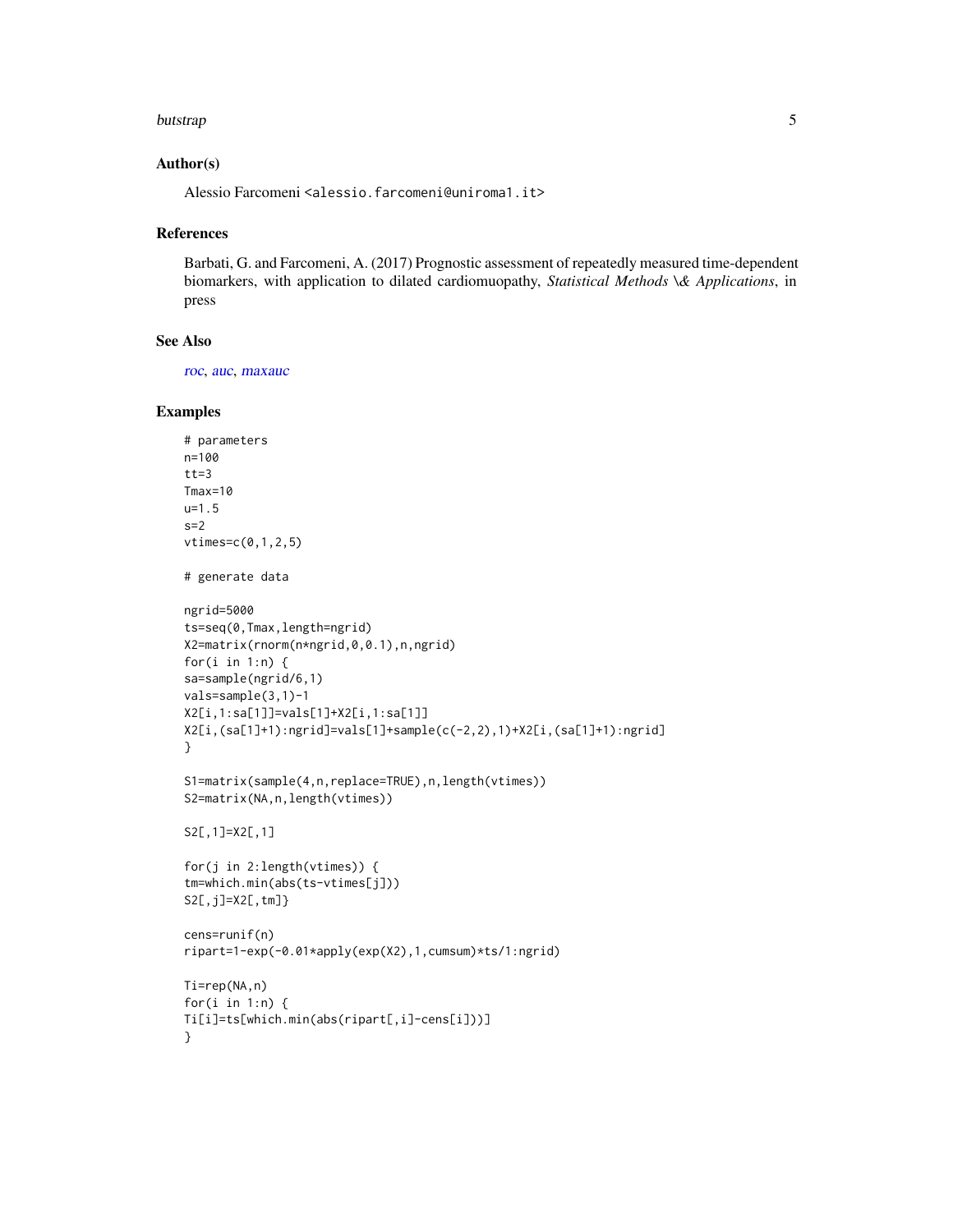```
cens=runif(n,0,Tmax*2)
delta=ifelse(cens>Ti,1,0)
Ti[cens<Ti]=cens[cens<Ti]
## an unimportant marker
ro=roc(S1,Ti,delta,u,tt,s,vtimes)
but=butstrap(S1,Ti,delta,u,tt,s,vtimes,ro)
```
<span id="page-5-1"></span>butstrap.nri *Bootstrapping NRI*

# Description

Boostrap the AUC for significance testing and confidence interval calculation

# Usage

butstrap.nri(risk1,risk2,etime,status,u,tt,nri1,wh,B=1000)

#### Arguments

| risk1    | Baseline risk measurements                                                          |
|----------|-------------------------------------------------------------------------------------|
| risk2    | Enhanced risk measurements                                                          |
| etime    | n vector with follow-up times                                                       |
| status   | n vector with event indicators                                                      |
| <b>u</b> | Lower limit for evaluation of sensitivity and specificity                           |
| tt       | Upper limit (time-horizon) for evaluation of sensitivity and specificity.           |
| nri1     | NRI for the original data set                                                       |
| wh       | Which NRI to boostrap? wh=1 1/2NRI, wh=2 NRI for events, wh=3 NRI for<br>non-events |
| B        | Number of bootstrap replicates. Defaults to 1000                                    |

# Details

This function can be used to resample the NRI. The resulting p-value is obtained after assumption that the resampled NRI is Gaussian. Non-parametric confidence interval is obtained as the 2.5 and 97.5 confidence interval is simply given by a Gaussian approximation.

#### Value

A list with the following elements:

| p.value | (Parametric) p-value for H0: $NRI=0$           |
|---------|------------------------------------------------|
| se.     | Standard deviation of the NRI replicates       |
| ci.np   | Non-parametric 95% confidence interval for NRI |
| ci.par  | Parametric 95% confidence interval for NRI     |

<span id="page-5-0"></span>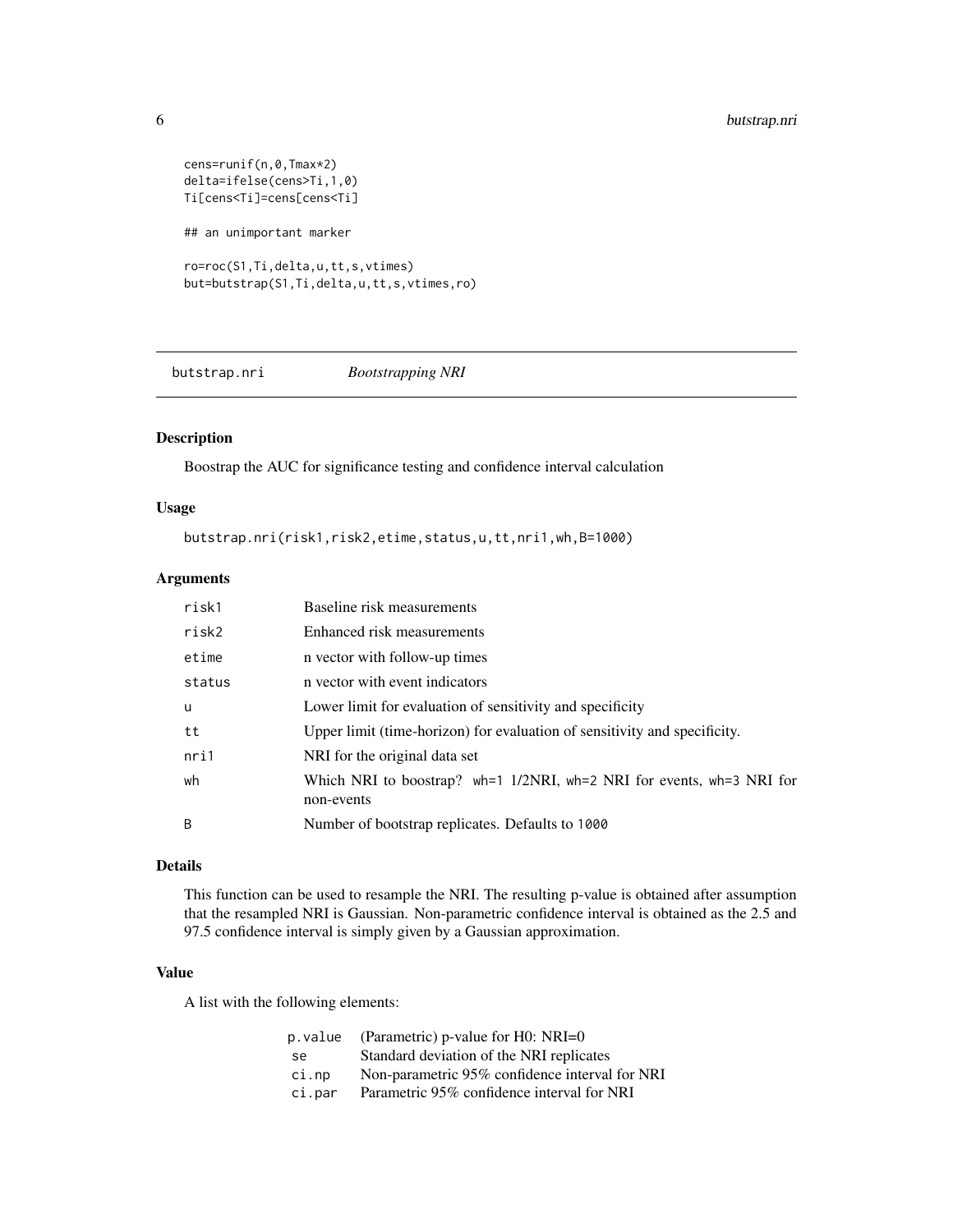# <span id="page-6-0"></span>butstrap.nri 7

#### Author(s)

Alessio Farcomeni <alessio.farcomeni@uniroma1.it>

#### References

Barbati, G. and Farcomeni, A. (2017) Prognostic assessment of repeatedly measured time-dependent biomarkers, with application to dilated cardiomuopathy, *Statistical Methods \& Applications*, in press

# See Also

[nri](#page-13-1)

```
# parameters
n=25
tt=3Tmax=10
u=1.5
s=2vtimes=c(0,1,2,5)
# generate data
ngrid=1000
ts=seq(0,Tmax,length=ngrid)
X2=matrix(rnorm(n*ngrid,0,0.1),n,ngrid)
for(i in 1:n) \{sa=sample(ngrid/6,1)
vals=sample(3,1)-1
X2[i,1:sa[1]]=vals[1]+X2[i,1:sa[1]]
X2[i,(sa[1]+1):ngrid]=vals[1]+sample(c(-2,2),1)+X2[i,(sa[1]+1):ngrid]
}
S1=matrix(sample(4,n,replace=TRUE),n,length(vtimes))
S2=matrix(NA,n,length(vtimes))
S2[,1]=X2[,1]
for(j in 2:length(vtimes)) {
tm=which.min(abs(ts-vtimes[j]))
S2[,j]=X2[,tm]}
cens=runif(n)
ripart=1-exp(-0.01*apply(exp(X2),1,cumsum)*ts/1:ngrid)
Ti=rep(NA,n)
for(i in 1:n) {
Ti[i]=ts[which.min(abs(ripart[,i]-cens[i]))]
}
```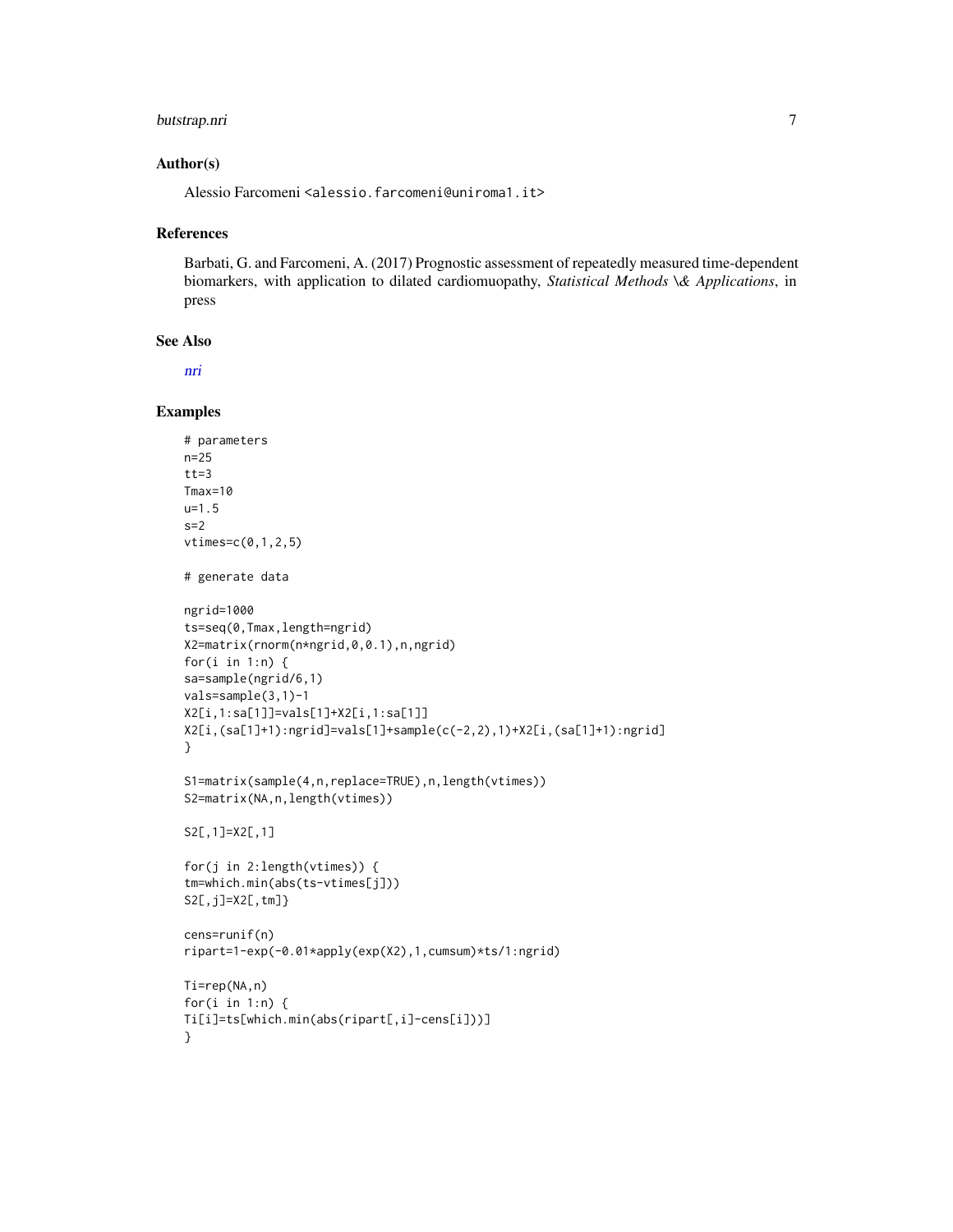```
cens=runif(n,0,Tmax*2)
delta=ifelse(cens>Ti,1,0)
Ti[cens<Ti]=cens[cens<Ti]
risk1=apply(S1[,1:s],1,sum)
risk1=(risk1-min(risk1))/(max(risk1)-min(risk1))
risk2=apply(S2[,1:s],1,sum)
risk2=(risk2-min(risk2))/(max(risk2)-min(risk2))
butstrap.nri(risk1,risk2,Ti,delta,u,tt,nri(risk1,risk2,Ti,delta,u,tt)$nri,wh=1,B=500)
```
<span id="page-7-1"></span>butstrap.s *Bootstrapping AUC*

#### Description

Boostrap the AUC for significance testing and confidence interval calculation

#### Usage

butstrap.s(X,etime,status,u=NULL,tt,s,vtimes,auc1,B=50,fc=NULL)

# Arguments

| X        | n by S matrix of longitudinal score/biomarker for i-th subject at j-th occasion<br>(NA if unmeasured)  |
|----------|--------------------------------------------------------------------------------------------------------|
| etime    | n vector with follow-up times                                                                          |
| status   | n vector with event indicators                                                                         |
| <b>u</b> | Lower limit for evaluation of sensitivity and specificity. Defaults to $max(vtimes[s])$<br>(see below) |
| tt       | Upper limit (time-horizon) for evaluation of sensitivity and specificity.                              |
| S        | n vector of number of measurements/visits to use for each subject. all $(s\leq S)$                     |
| vtimes   | S vector with visit times                                                                              |
| auc1     | AUC for the original data set                                                                          |
| B        | Number of bootstrap replicates. Defaults to 50                                                         |
| fc       | Events are defined as $fc = 1$ . Defaults to $I(cup X(t_i)) > cut off$                                 |

#### Details

This function can be used to resample the AUC. The resulting p-value is obtained after assumption that the resampled AUC is Gaussian. Non-parametric confidence interval is obtained as the 2.5 and 97.5 confidence interval is simply given by a Gaussian approximation.

#### Value

A list with the following elements:

<span id="page-7-0"></span>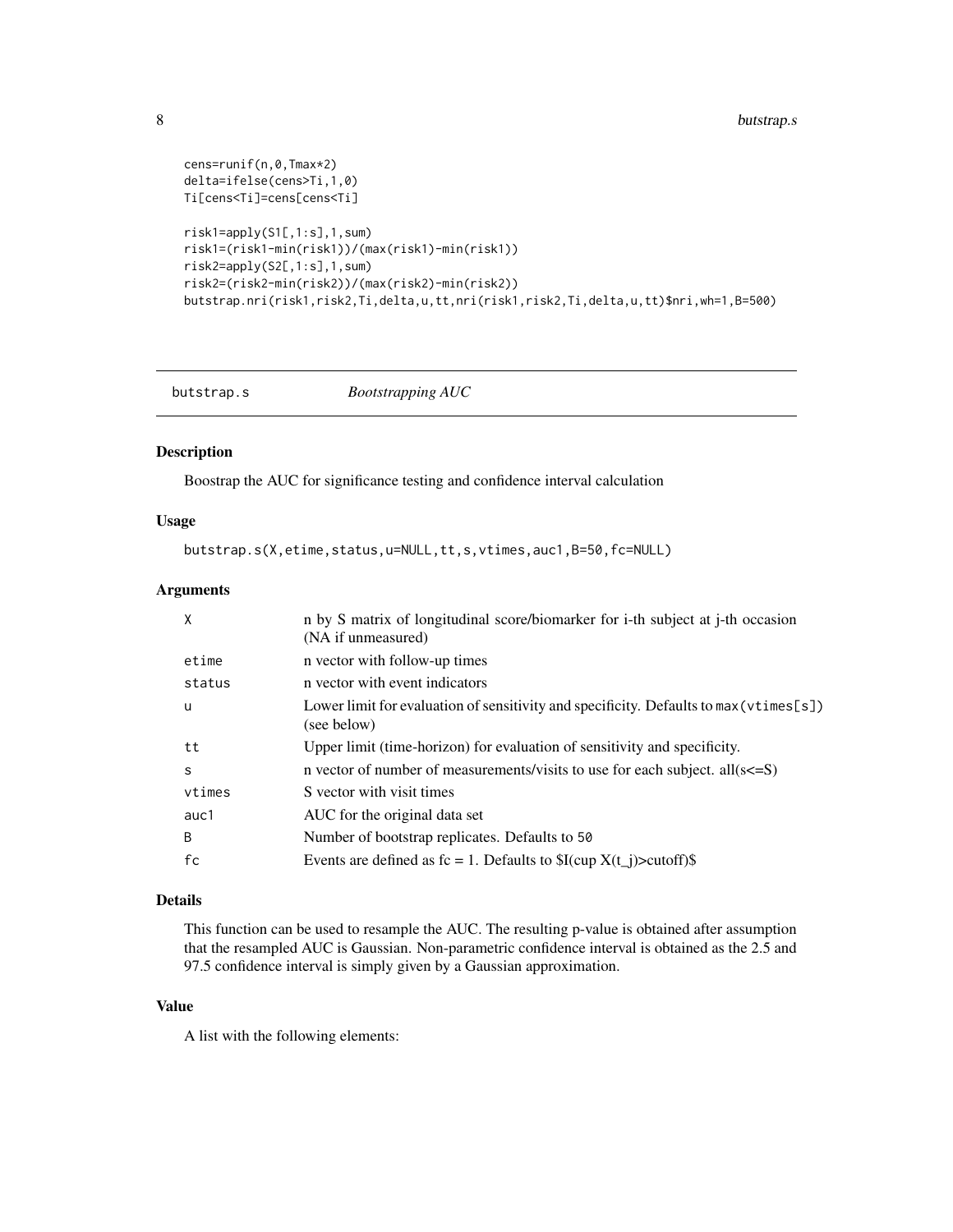#### <span id="page-8-0"></span>butstrap.s 9

| $p.$ value (Parametric) $p$ -value for H0: AUC=0.5 |
|----------------------------------------------------|
| Standard deviation of the AUC replicates           |
| Non-parametric 95% confidence interval for AUC     |
| Parametric 95% confidence interval for AUC         |
|                                                    |

#### Author(s)

Alessio Farcomeni <alessio.farcomeni@uniroma1.it>

#### References

Barbati, G. and Farcomeni, A. (2017) Prognostic assessment of repeatedly measured time-dependent biomarkers, with application to dilated cardiomuopathy, *Statistical Methods \& Applications*, in press

#### See Also

[roc](#page-21-1), [auc](#page-1-1), [maxauc](#page-9-1)

```
# parameters
n=100
tt=3Tmax=10
u=1.5
s=sample(3,n,replace=TRUE)
vtimes=c(0,1,2,5)
# generate data
ngrid=5000
ts=seq(0,Tmax,length=ngrid)
X2=matrix(rnorm(n*ngrid,0,0.1),n,ngrid)
for(i in 1:n) {
sa=sample(ngrid/6,1)
vals=sample(3,1)-1
X2[i,1:sa[1]]=vals[1]+X2[i,1:sa[1]]
X2[i,(sa[1]+1):ngrid]=vals[1]+sample(c(-2,2),1)+X2[i,(sa[1]+1):ngrid]
}
S1=matrix(sample(4,n,replace=TRUE),n,length(vtimes))
S2=matrix(NA,n,length(vtimes))
S2[,1]=X2[,1]
for(j in 2:length(vtimes)) {
tm=which.min(abs(ts-vtimes[j]))
S2[,j]=X2[,tm]}
cens=runif(n)
```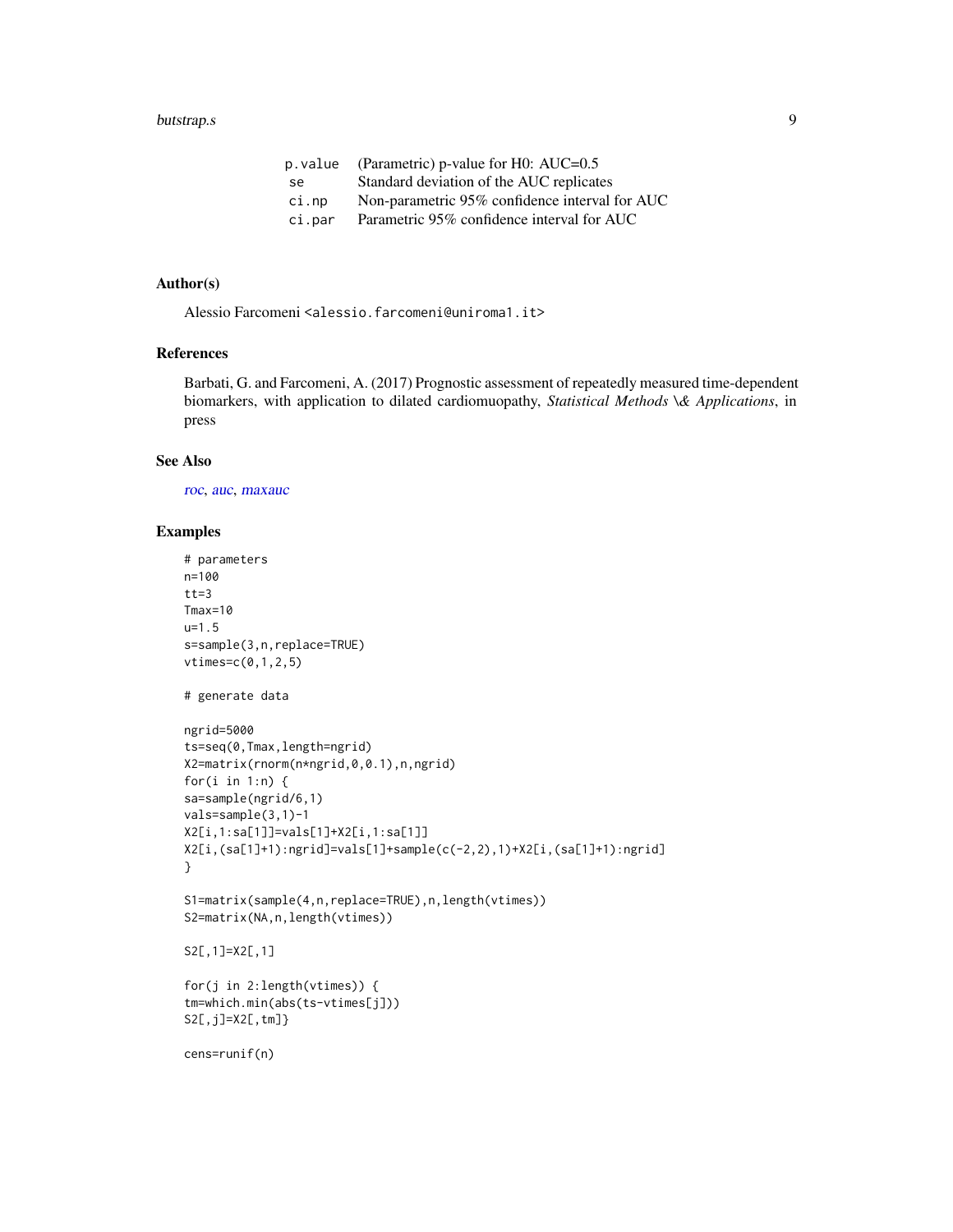#### <span id="page-9-0"></span>10 maxauch no ben'ny tanàna mandritry ny taona 2008–2014. Ilay kaominina dia kaominina mandritry ny taona 2014–2014. Ilay kaominina dia kaominina mpikambana amin'ny fivondronan-kaominin'i Property ao amin'ny fivondronan-ka

```
ripart=1-exp(-0.01*apply(exp(X2),1,cumsum)*ts/1:ngrid)
Ti=rep(NA,n)
for(i in 1:n) {
Ti[i]=ts[which.min(abs(ripart[,i]-cens[i]))]
}
cens=runif(n,0,Tmax*2)
delta=ifelse(cens>Ti,1,0)
Ti[cens<Ti]=cens[cens<Ti]
## an unimportant marker
ro=roc.s(S1,Ti,delta,u,tt,s,vtimes)
but=butstrap.s(S1,Ti,delta,u,tt,s,vtimes,ro)
```
<span id="page-9-1"></span>

#### maxauc *Optimal Score*

### Description

Compute optimal score for AUC

#### Usage

```
maxauc(X,etime,status,u=NULL,tt,s,vtimes,fc=NULL)
```
#### Arguments

| X      | p by n by S array of longitudinal scores/biomarkers for i-th subject at j-th occa-<br>sion (NA if unmeasured) |
|--------|---------------------------------------------------------------------------------------------------------------|
| etime  | n vector with follow-up times                                                                                 |
| status | n vector with event indicators                                                                                |
| u      | Lower limit for evaluation of sensitivity and specificity. Defaults to vtimes[s]<br>(see below)               |
| tt     | Upper limit (time-horizon) for evaluation of sensitivity and specificity.                                     |
| S      | Scalar number of measurements/visits to use for each subject. $s \leq S$                                      |
| vtimes | S vector with visit times                                                                                     |
| fc     | Events are defined as $fc = 1$ . Defaults to $I(cup X(t_i)) > cut off$                                        |

#### Details

This function can be used to find an optimal linear combination of p scores/biomarkers repeatedly measured over time. The resulting score is optimal as it maximizes the AUC among all possible linear combinations. The first biomarker in array X plays a special role, as by default its coefficient is unitary.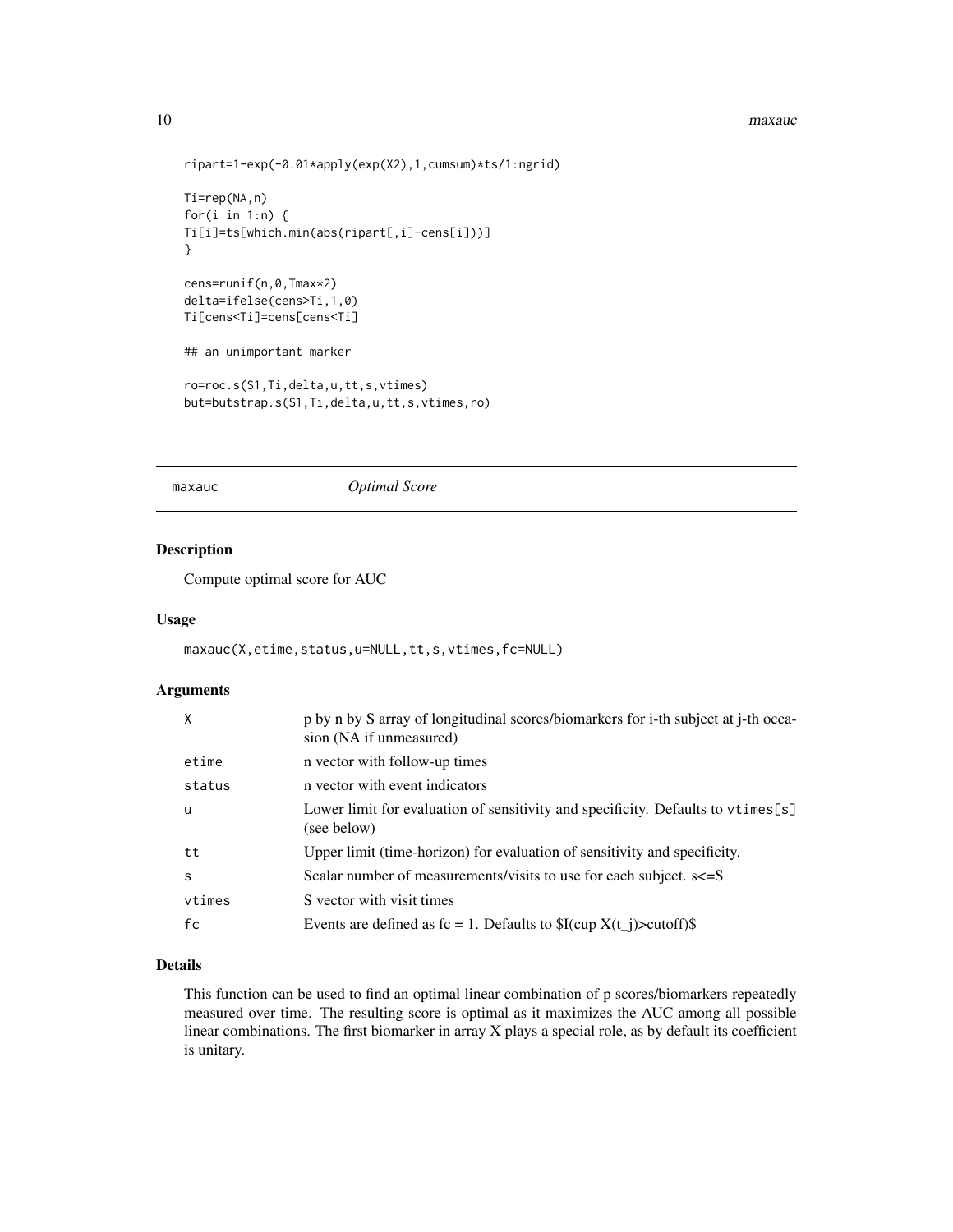#### <span id="page-10-0"></span>maxauch and the contract of the contract of the contract of the contract of the contract of the contract of the contract of the contract of the contract of the contract of the contract of the contract of the contract of th

### Value

A list with the following elements:

```
beta Beta coefficients for the optimal score
score Optimal score
```
#### Author(s)

Alessio Farcomeni <alessio.farcomeni@uniroma1.it>

# References

Barbati, G. and Farcomeni, A. (2017) Prognostic assessment of repeatedly measured time-dependent biomarkers, with application to dilated cardiomuopathy, *Statistical Methods \& Applications*, in press

#### See Also

[auc](#page-1-1), [butstrap](#page-3-1), [maxauc](#page-9-1)

```
# parameters
n=25
tt=3Tmax=10
u=1.5
s=2vtimes=c(0,1,2,5)
# generate data
ngrid=500
ts=seq(0,Tmax,length=ngrid)
X2=matrix(rnorm(n*ngrid,0,0.1),n,ngrid)
for(i in 1:n) {
sa=sample(ngrid/6,1)
vals=sample(3,1)-1
X2[i,1:sa[1]]=vals[1]+X2[i,1:sa[1]]
X2[i,(sa[1]+1):ngrid]=vals[1]+sample(c(-2,2),1)+X2[i,(sa[1]+1):ngrid]
}
S1=matrix(sample(4,n,replace=TRUE),n,length(vtimes))
S2=matrix(NA,n,length(vtimes))
S2[,1]=X2[,1]
for(j in 2:length(vtimes)) {
tm=which.min(abs(ts-vtimes[j]))
S2[,j]=X2[,tm]}
```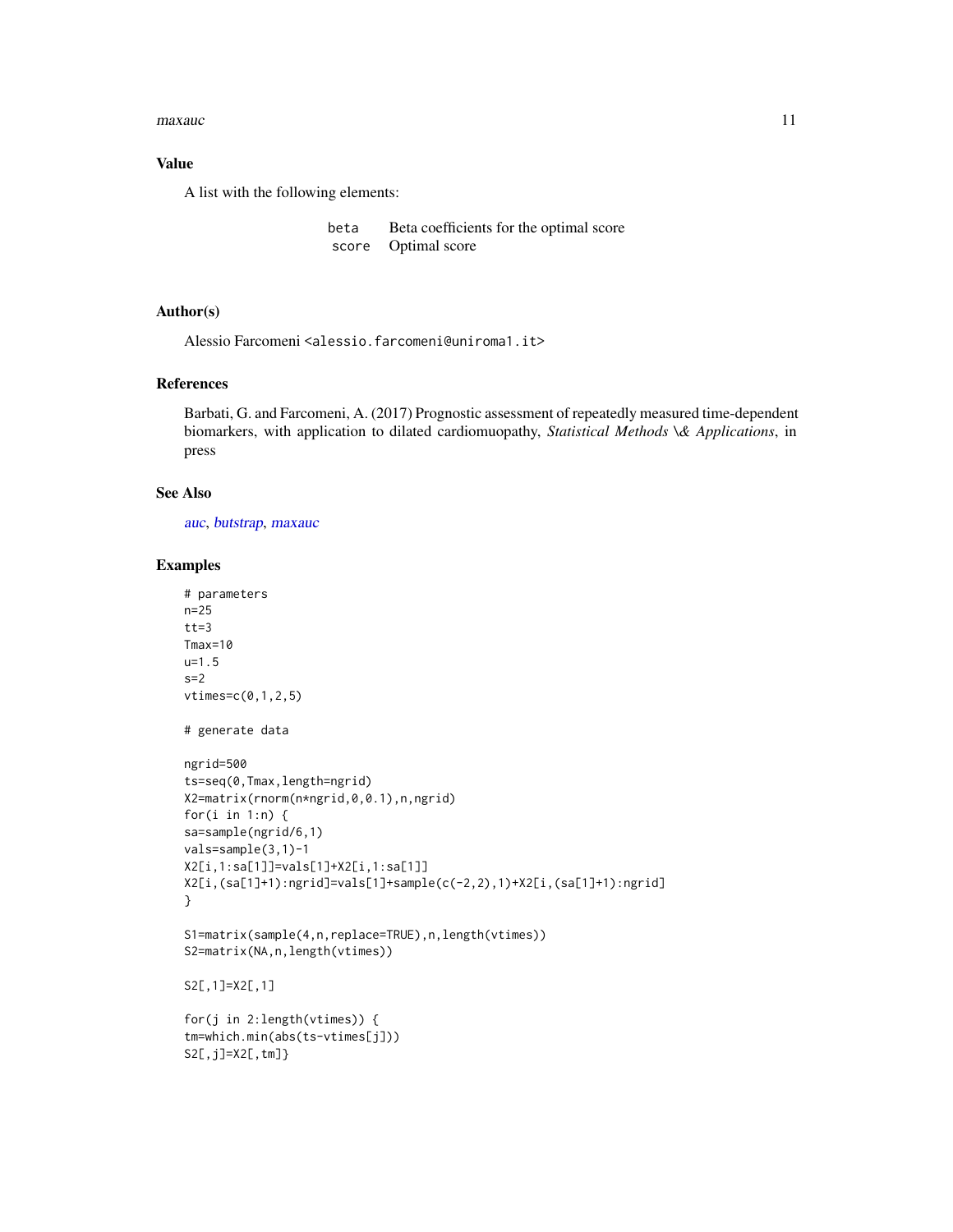```
cens=runif(n)
ripart=1-exp(-0.01*apply(exp(X2),1,cumsum)*ts/1:ngrid)
Ti=rep(NA,n)
for(i in 1:n) {
Ti[i]=ts[which.min(abs(ripart[,i]-cens[i]))]
}
cens=runif(n,0,Tmax*2)
delta=ifelse(cens>Ti,1,0)
Ti[cens<Ti]=cens[cens<Ti]
##
X=array(NA,c(2,nrow(S1),ncol(S1)))
X[1,,]=round(S2) #fewer different values, quicker computation
X[2,,]=S1
sc=maxauc(X,Ti,delta,u,tt,s,vtimes)
# beta coefficients
sc$beta
# final score (X[1,,]+X[2,,]*sc$beta[1]+...+X[p,,]*sc$beta[p-1])
sc$score
```
maxauc.s *Optimal Score*

# Description

Compute optimal score for AUC

#### Usage

```
maxauc.s(X,etime,status,u=NULL,tt,s,vtimes,fc=NULL)
```
# Arguments

| X        | n by S matrix of longitudinal score/biomarker for i-th subject at j-th occasion<br>(NA if unmeasured) |
|----------|-------------------------------------------------------------------------------------------------------|
| etime    | n vector with follow-up times                                                                         |
| status   | n vector with event indicators                                                                        |
| <b>u</b> | Lower limit for evaluation of sensitivity and specificity. Defaults to $max(vtimess]$<br>(see below)  |

<span id="page-11-0"></span>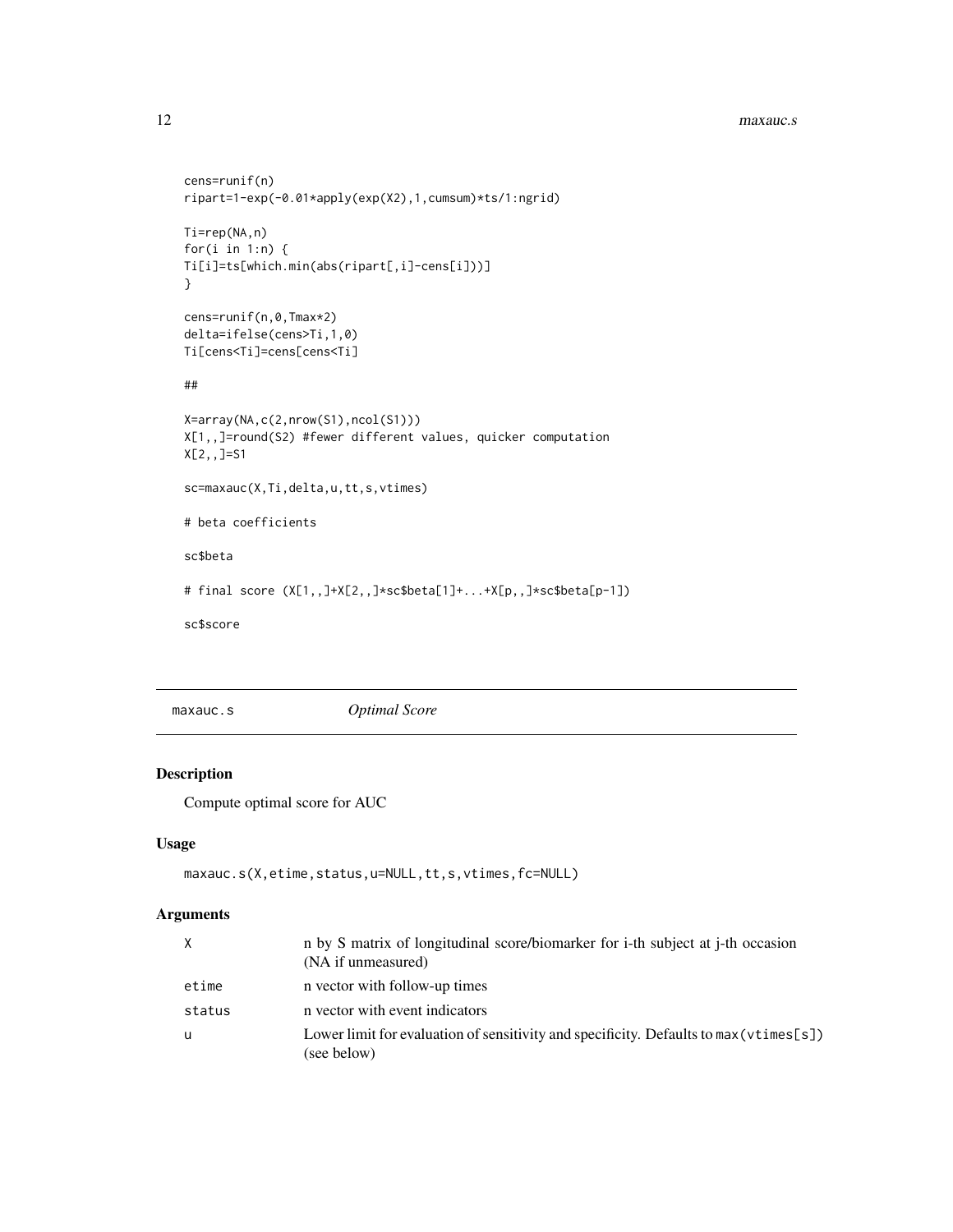#### <span id="page-12-0"></span> $maxauc.s$  13

| tt     | Upper limit (time-horizon) for evaluation of sensitivity and specificity.           |
|--------|-------------------------------------------------------------------------------------|
| s      | n vector of number of measurements/visits to use for each subject. all $(s \leq S)$ |
| vtimes | S vector with visit times                                                           |
| fc     | Events are defined as $fc = 1$ . Defaults to $I(cup X(t_i) > cut off)$ .            |

#### Details

This function can be used to find an optimal linear combination of p scores/biomarkers repeatedly measured over time. The resulting score is optimal as it maximizes the AUC among all possible linear combinations. The first biomarker in array X plays a special role, as by default its coefficient is unitary.

#### Value

A list with the following elements:

beta Beta coefficients for the optimal score score Optimal score

#### Author(s)

Alessio Farcomeni <alessio.farcomeni@uniroma1.it>

# References

Barbati, G. and Farcomeni, A. (2017) Prognostic assessment of repeatedly measured time-dependent biomarkers, with application to dilated cardiomuopathy, *Statistical Methods \& Applications*, in press

### See Also

[auc](#page-1-1), [butstrap](#page-3-1), [maxauc](#page-9-1)

#### Examples

```
# parameters
n=20
tt=3Tmax=10
u=1.5
s=sample(3,n,replace=TRUE)
vtimes=c(0,1,2,5)
```
# generate data

```
ngrid=500
ts=seq(0,Tmax,length=ngrid)
X2=matrix(rnorm(n*ngrid,0,0.1),n,ngrid)
for(i in 1:n) {
```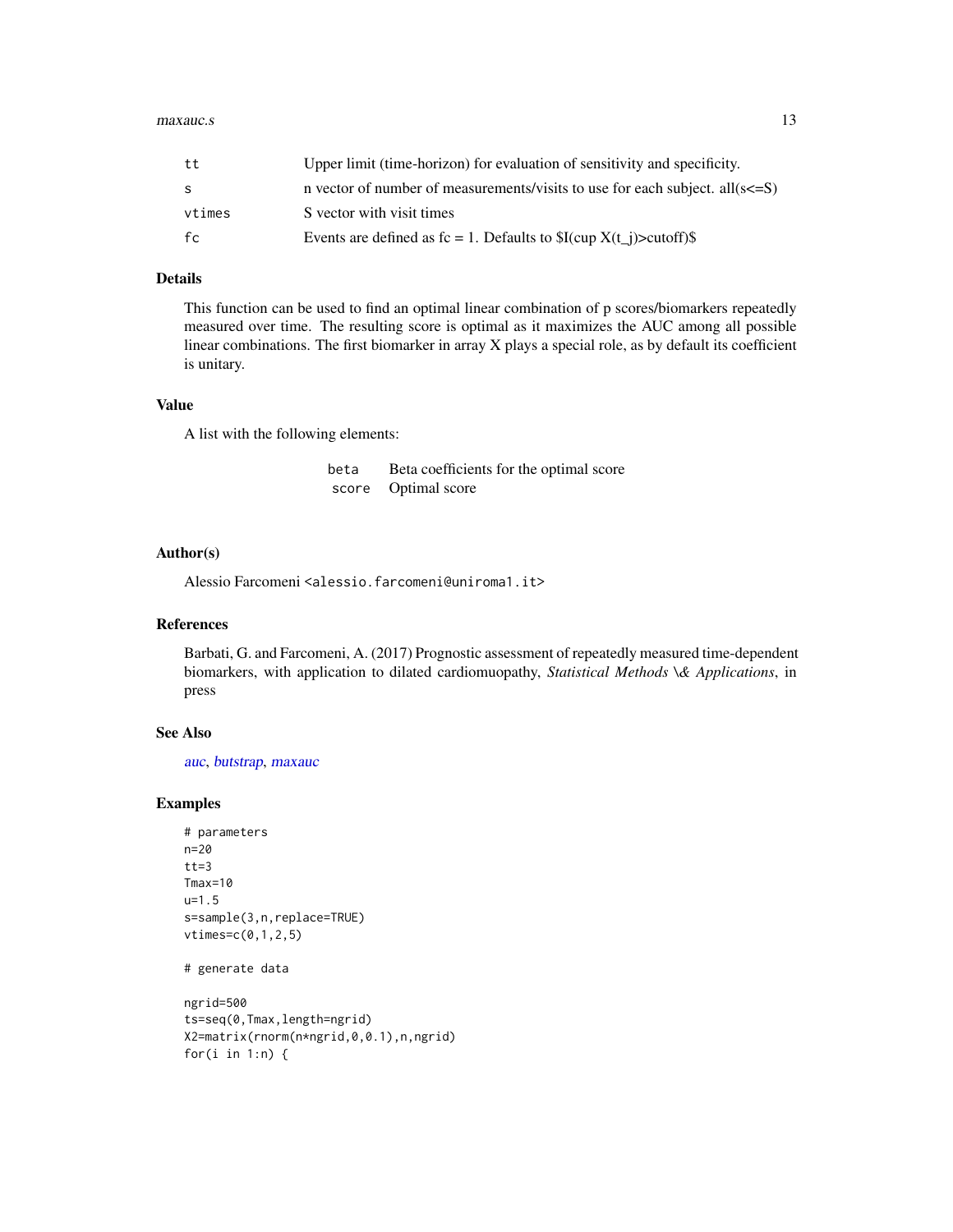```
sa=sample(ngrid/6,1)
vals=sample(3,1)-1
X2[i,1:sa[1]]=vals[1]+X2[i,1:sa[1]]
X2[i,(sa[1]+1):ngrid]=vals[1]+sample(c(-2,2),1)+X2[i,(sa[1]+1):ngrid]
}
S1=matrix(sample(4,n,replace=TRUE),n,length(vtimes))
S2=matrix(NA,n,length(vtimes))
S2[,1]=X2[,1]
for(j in 2:length(vtimes)) {
tm=which.min(abs(ts-vtimes[j]))
S2[,j]=X2[,tm]}
cens=runif(n)
ripart=1-exp(-0.01*apply(exp(X2),1,cumsum)*ts/1:ngrid)
Ti=rep(NA,n)
for(i in 1:n) {
Ti[i]=ts[which.min(abs(ripart[,i]-cens[i]))]
}
cens=runif(n,0,Tmax*2)
delta=ifelse(cens>Ti,1,0)
Ti[cens<Ti]=cens[cens<Ti]
##
X=array(NA,c(2,nrow(S1),ncol(S1)))
X[1,,]=round(S2) #fewer different values, quicker computation
X[2,,]=S1
sc=maxauc.s(X,Ti,delta,u,tt,s,vtimes)
# beta coefficients
sc$beta
# final score (X[1,,]+X[2,,]*sc$beta[1]+...+X[p,,]*sc$beta[p-1])
sc$score
```
<span id="page-13-1"></span>nri *NRI*

#### Description

Compute NRI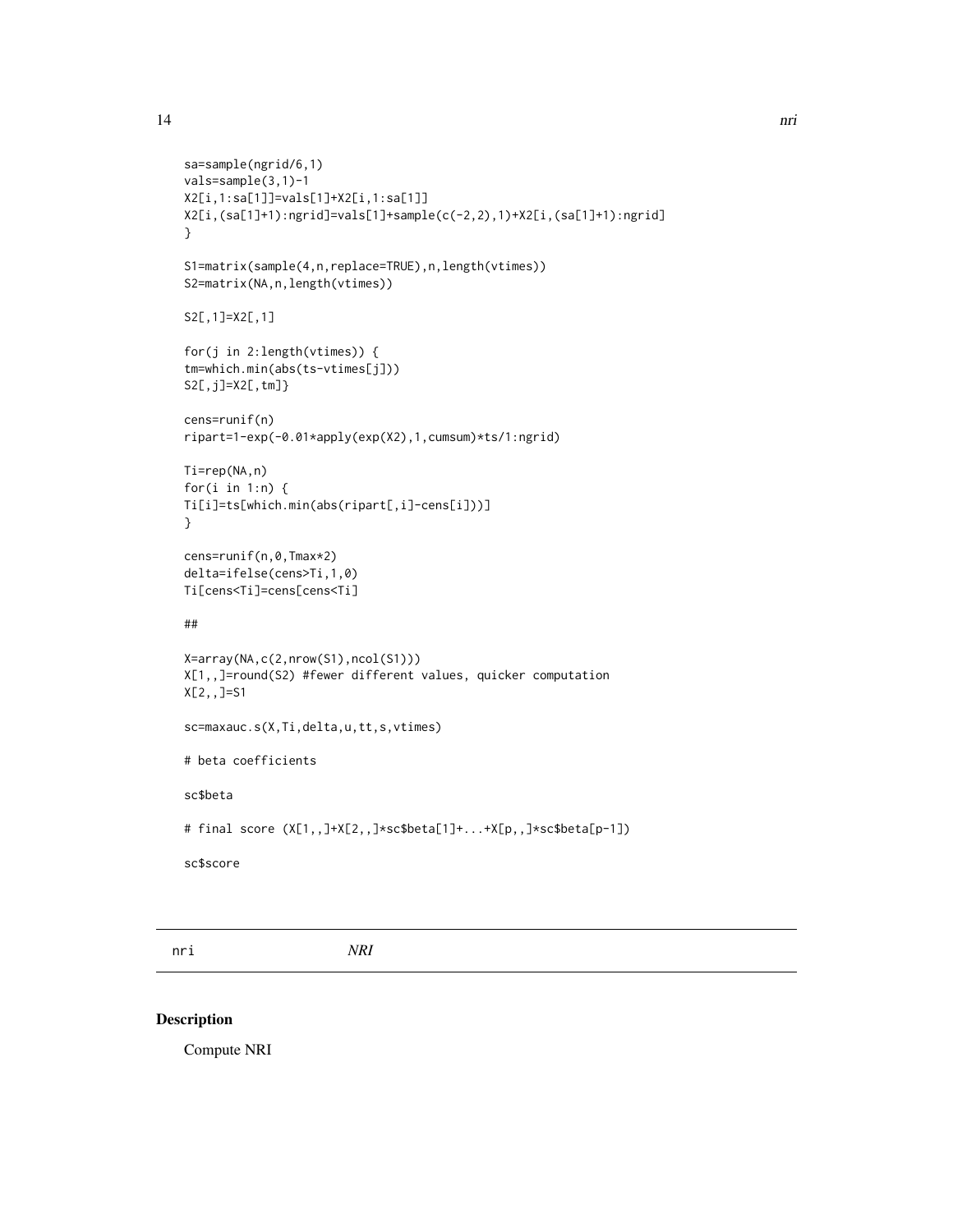# <span id="page-14-0"></span>Usage

nri(risk1, risk2, etime,status,u,tt)

# Arguments

| risk1  | Baseline risk measures                                                    |
|--------|---------------------------------------------------------------------------|
| risk2  | Enhanced risk measures                                                    |
| etime  | n vector with follow-up times                                             |
| status | n vector with event indicators                                            |
| u      | Lower limit for evaluation of sensitivity and specificity.                |
| tt     | Upper limit (time-horizon) for evaluation of sensitivity and specificity. |

# Details

This function gives the continuous NRI to compare two risk measures.

#### Value

A list with the following elements:

| nri        | $1/2$ NRI                        |
|------------|----------------------------------|
| nri events | NRI for events                   |
|            | nri.nonevents NRI for non-events |

#### Author(s)

Alessio Farcomeni <alessio.farcomeni@uniroma1.it>

# References

Barbati, G. and Farcomeni, A. (2017) Prognostic assessment of repeatedly measured time-dependent biomarkers, with application to dilated cardiomuopathy, *Statistical Methods \& Applications*, in press

# See Also

[butstrap.nri](#page-5-1)

```
# parameters
n=100
tt=3Tmax=10
u=1.5
s=2vtimes=c(0,1,2,5)
```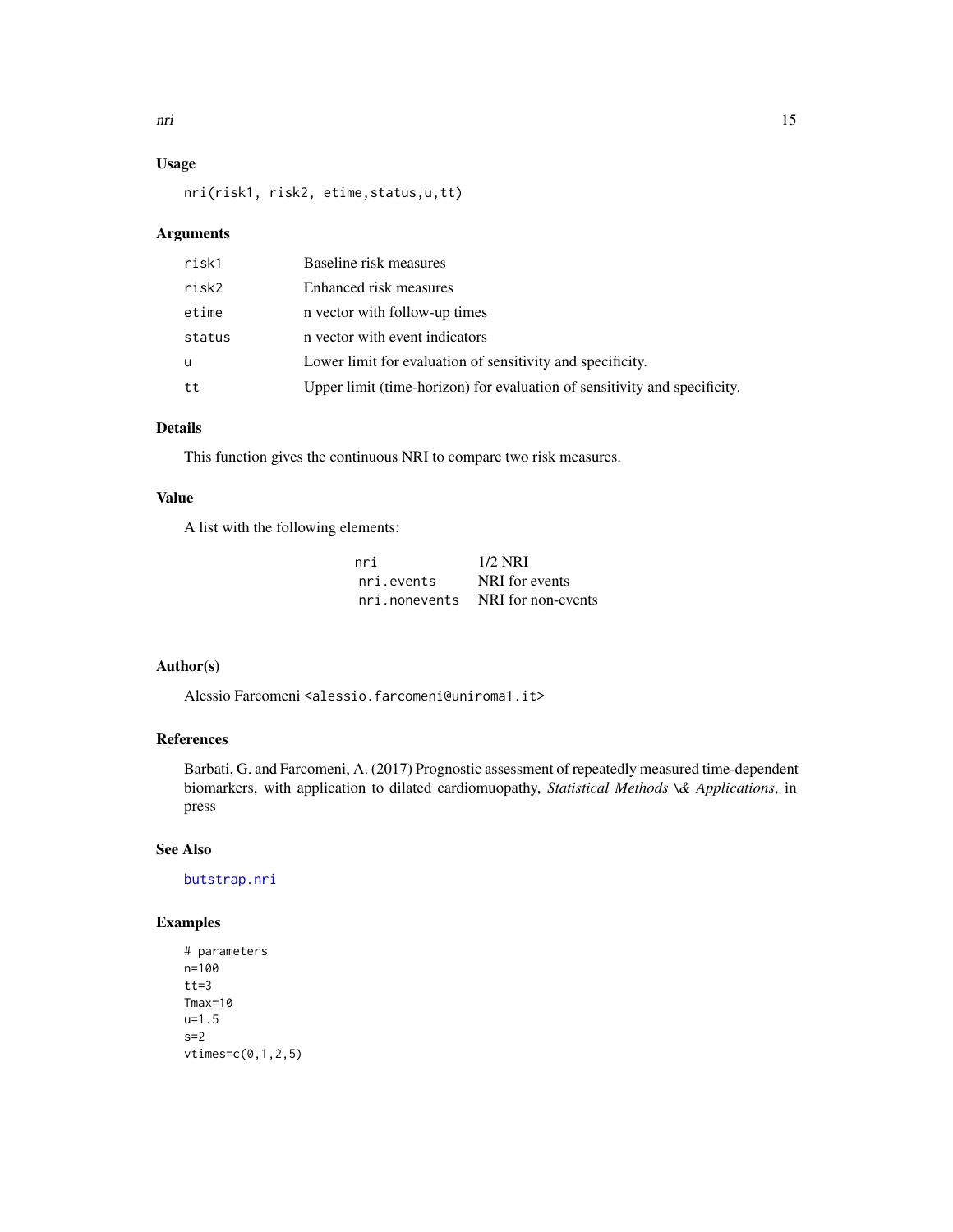```
# generate data
ngrid=5000
ts=seq(0,Tmax,length=ngrid)
X2=matrix(rnorm(n*ngrid,0,0.1),n,ngrid)
for(i in 1:n) {
sa=sample(ngrid/6,1)
vals=sample(3,1)-1
X2[i,1:sa[1]]=vals[1]+X2[i,1:sa[1]]
X2[i,(sa[1]+1):ngrid]=vals[1]+sample(c(-2,2),1)+X2[i,(sa[1]+1):ngrid]
}
S1=matrix(sample(4,n,replace=TRUE),n,length(vtimes))
S2=matrix(NA,n,length(vtimes))
S2[,1]=X2[,1]
for(j in 2:length(vtimes)) {
tm=which.min(abs(ts-vtimes[j]))
S2[,j]=X2[,tm]}
cens=runif(n)
ripart=1-exp(-0.01*apply(exp(X2),1,cumsum)*ts/1:ngrid)
Ti=rep(NA,n)
for(i in 1:n) {
Ti[i]=ts[which.min(abs(ripart[,i]-cens[i]))]
}
cens=runif(n,0,Tmax*2)
delta=ifelse(cens>Ti,1,0)
Ti[cens<Ti]=cens[cens<Ti]
risk1=apply(S1[,1:s],1,sum)
risk1=(risk1-min(risk1))/(max(risk1)-min(risk1))
risk2=apply(S2[,1:s],1,sum)
risk2=(risk2-min(risk2))/(max(risk2)-min(risk2))
nri(risk1,risk2,Ti,delta,u,tt)
```

```
plotAUC AUC as a function of time
```
#### Description

Compute area under the ROC curve for several values of time horizon

#### Usage

```
plotAUC(X,etime,status,u=NULL,tt,s,vtimes,fc=NULL,plot=TRUE)
```
<span id="page-15-0"></span>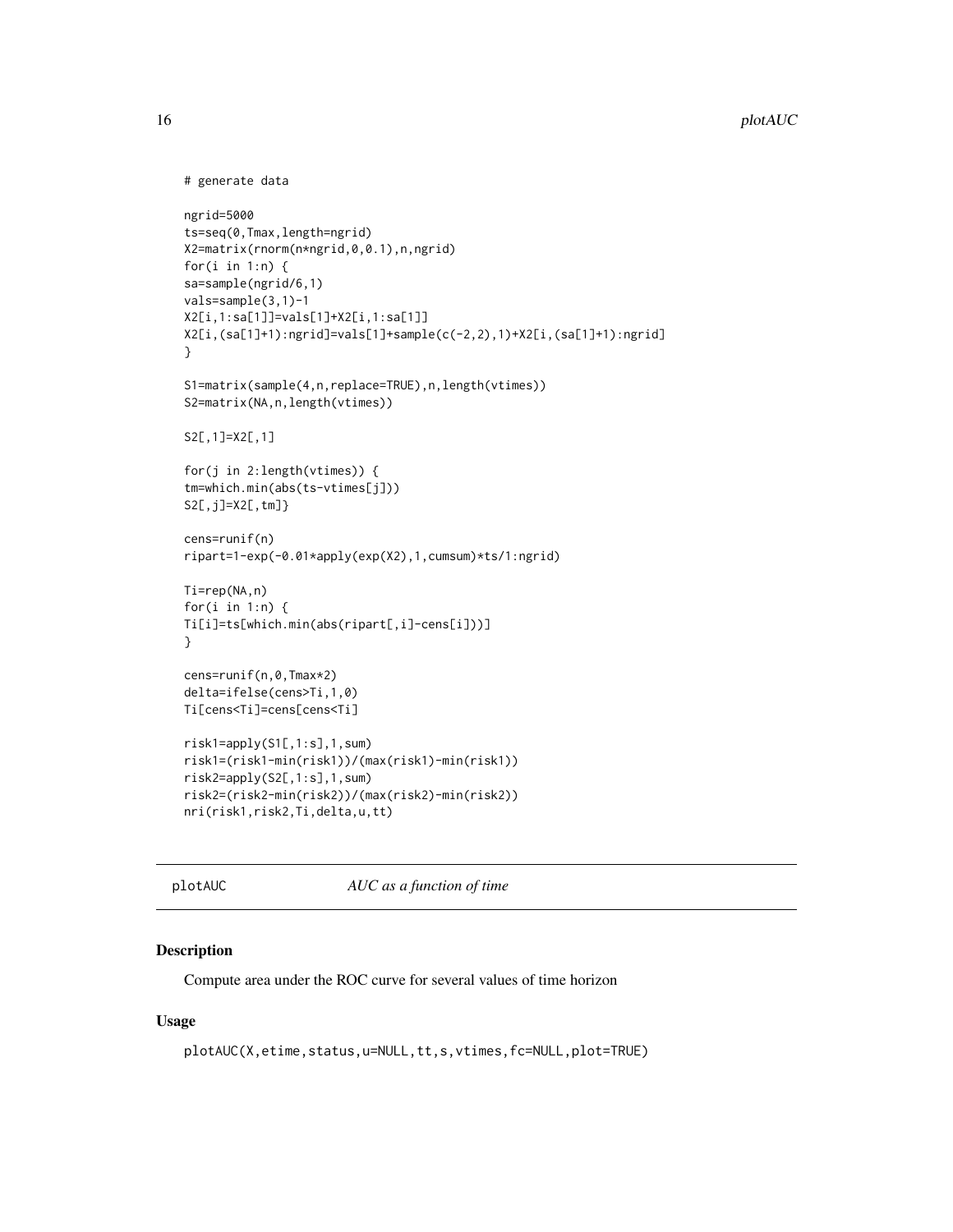#### <span id="page-16-0"></span> $p$ lot $AUC$  and  $17$

# Arguments

| X      | n by S matrix of longitudinal score/biomarker for i-th subject at j-th occasion<br>(NA if unmeasured) |
|--------|-------------------------------------------------------------------------------------------------------|
| etime  | n vector with follow-up times                                                                         |
| status | n vector with event indicators                                                                        |
| u      | Lower limit for evaluation of sensitivity and specificity. Defaults to vtimes[s]<br>(see below)       |
| tt     | A vector of upper limits (time-horizons) for evaluation of sensitivity and speci-<br>ficity.          |
| S      | Scalar number of measurements/visits to use for each subject. $s \leq S$                              |
| vtimes | S vector with visit times                                                                             |
| fc     | Events are defined as $fc = 1$ . Defaults to $I(cup X(t_i) > cutoff)$                                 |
| plot   | Do we plot the AUCs? Defaults to TRUE                                                                 |

### Details

Area under the ROC curve is computed for each value of the vector tt. The resulting vector is returned. If plot=TRUE (which is the default) also a plot of tt vs AUC is displayed.

# Value

A vector with AUCs

# Author(s)

Alessio Farcomeni <alessio.farcomeni@uniroma1.it>

# References

Barbati, G. and Farcomeni, A. (2017) Prognostic assessment of repeatedly measured time-dependent biomarkers, with application to dilated cardiomuopathy, *Statistical Methods & Applications*, in press

#### See Also

[roc](#page-21-1), [butstrap](#page-3-1), [auc](#page-1-1)

```
# parameters
n=25
tt=3
Tmax=10
u=1.5
s=2vtimes=c(0,1,2,5)
```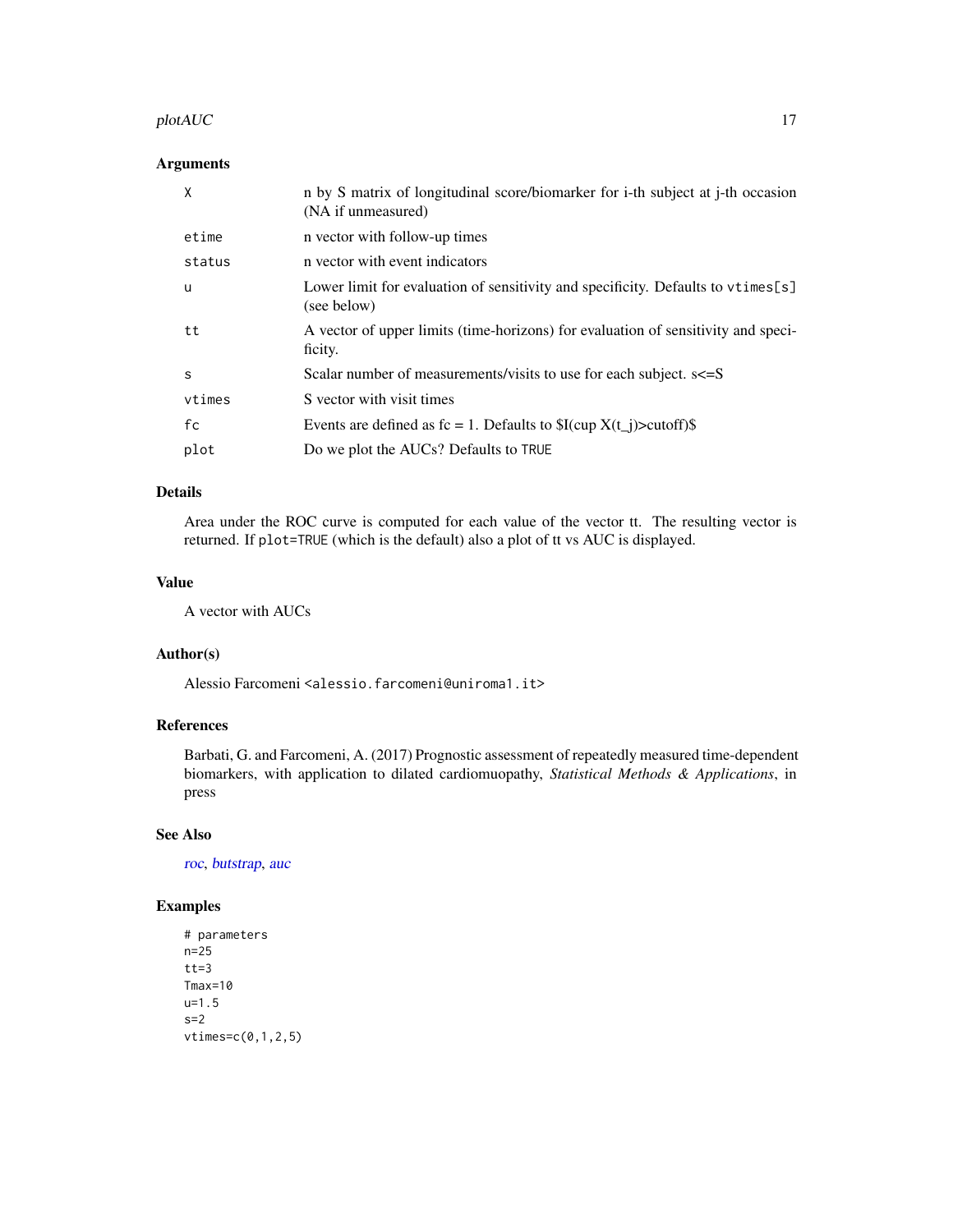```
# generate data
ngrid=1000
ts=seq(0,Tmax,length=ngrid)
X2=matrix(rnorm(n*ngrid,0,0.1),n,ngrid)
for(i in 1:n) {
sa=sample(ngrid/6,1)
vals=sample(3,1)-1
X2[i,1:sa[1]]=vals[1]+X2[i,1:sa[1]]
X2[i,(sa[1]+1):ngrid]=vals[1]+sample(c(-2,2),1)+X2[i,(sa[1]+1):ngrid]
}
S1=matrix(sample(4,n,replace=TRUE),n,length(vtimes))
S2=matrix(NA,n,length(vtimes))
S2[,1]=X2[,1]
for(j in 2:length(vtimes)) {
tm=which.min(abs(ts-vtimes[j]))
S2[,j]=X2[,tm]}
cens=runif(n)
ripart=1-exp(-0.01*apply(exp(X2),1,cumsum)*ts/1:ngrid)
Ti=rep(NA,n)
for(i in 1:n) {
Ti[i]=ts[which.min(abs(ripart[,i]-cens[i]))]
}
cens=runif(n,0,Tmax*2)
delta=ifelse(cens>Ti,1,0)
Ti[cens<Ti]=cens[cens<Ti]
##
## an important marker
aucs=plotAUC(S2,Ti,delta,u,seq(2,5,length=5),s,vtimes)
```
plotAUC.s *AUC as a function of time*

#### Description

Compute area under the ROC curve for several values of the time horizon

#### Usage

```
plotAUC.s(X,etime,status,u=NULL,tt,s,vtimes,fc=NULL,plot=TRUE)
```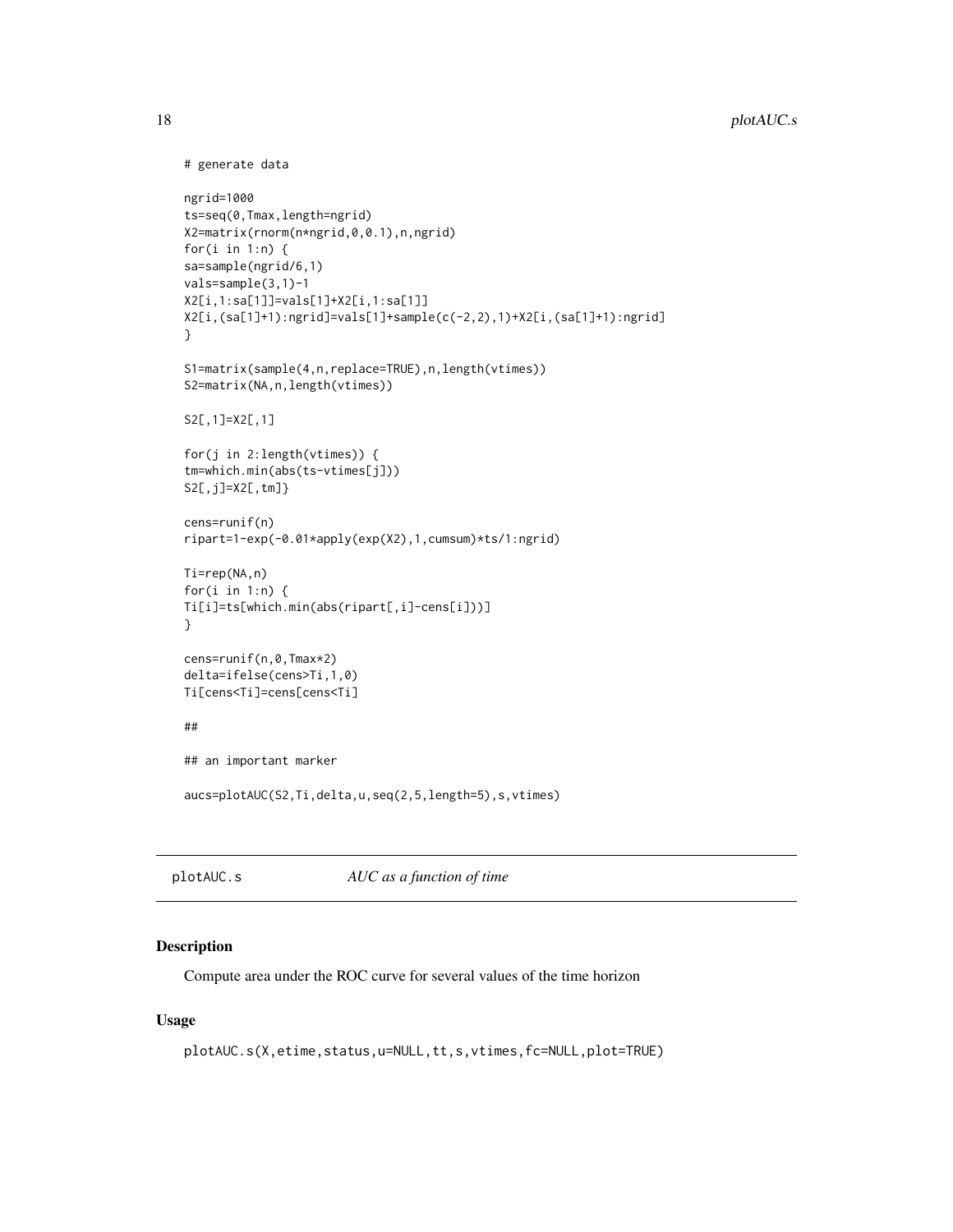# <span id="page-18-0"></span>plotAUC.s 19

### Arguments

| X      | n by S matrix of longitudinal score/biomarker for i-th subject at j-th occasion<br>(NA if unmeasured) |
|--------|-------------------------------------------------------------------------------------------------------|
| etime  | n vector with follow-up times                                                                         |
| status | n vector with event indicators                                                                        |
| u      | Lower limit for evaluation of sensitivity and specificity. Defaults to vtimes[s]<br>(see below)       |
| tt     | A vector of upper limits (time-horizons) for evaluation of sensitivity and speci-<br>ficity.          |
| S      | n vector of measurements/visits to use for each subject. all $(s\leq S)$                              |
| vtimes | S vector with visit times                                                                             |
| fc     | Events are defined as $fc = 1$ . Defaults to $I(cup X(t_i) > cutoff)$                                 |
| plot   | Do we plot the AUCs? Defaults to TRUE                                                                 |

### Details

Area under the ROC curve is computed for each value of the vector tt. The resulting vector is returned. If plot=TRUE (which is the default) also a plot of tt vs AUC is displayed.

# Value

A vector with AUCs

# Author(s)

Alessio Farcomeni <alessio.farcomeni@uniroma1.it>

# References

Barbati, G. and Farcomeni, A. (2017) Prognostic assessment of repeatedly measured time-dependent biomarkers, with application to dilated cardiomuopathy, *Statistical Methods & Applications*, in press

#### See Also

[roc.s](#page-24-1), [butstrap.s](#page-7-1), [auc](#page-1-1)

```
# parameters
n=25
tt=3Tmax=10
u=1.5
s=sample(3,n,replace=TRUE)
vtimes=c(0,1,2,5)
```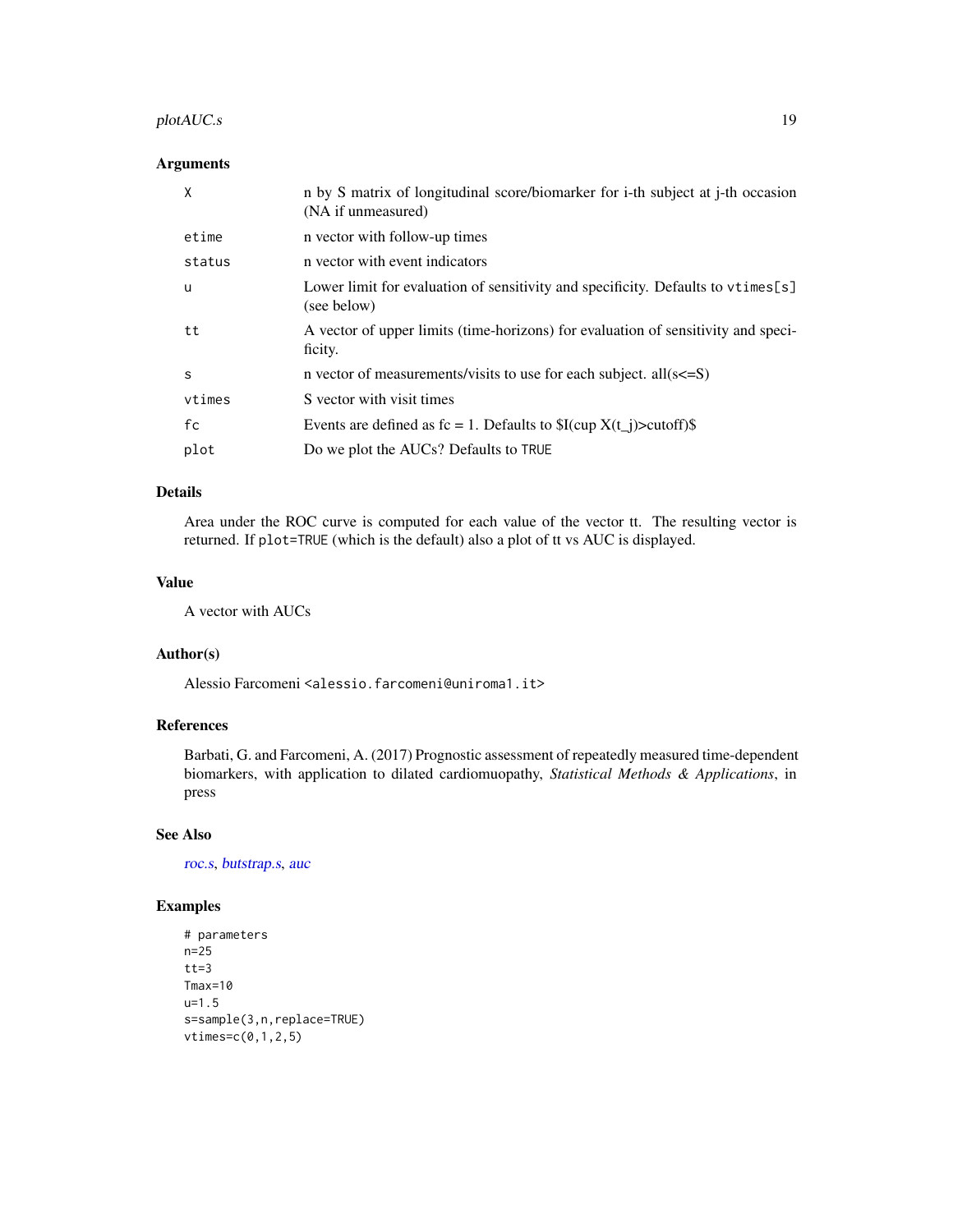```
# generate data
ngrid=1000
ts=seq(0,Tmax,length=ngrid)
X2=matrix(rnorm(n*ngrid,0,0.1),n,ngrid)
for(i in 1:n) {
sa=sample(ngrid/6,1)
vals=sample(3,1)-1
X2[i,1:sa[1]]=vals[1]+X2[i,1:sa[1]]
X2[i,(sa[1]+1):ngrid]=vals[1]+sample(c(-2,2),1)+X2[i,(sa[1]+1):ngrid]
}
S1=matrix(sample(4,n,replace=TRUE),n,length(vtimes))
S2=matrix(NA,n,length(vtimes))
S2[,1]=X2[,1]
for(j in 2:length(vtimes)) {
tm=which.min(abs(ts-vtimes[j]))
S2[,j]=X2[,tm]}
cens=runif(n)
ripart=1-exp(-0.01*apply(exp(X2),1,cumsum)*ts/1:ngrid)
Ti=rep(NA,n)
for(i in 1:n) {
Ti[i]=ts[which.min(abs(ripart[,i]-cens[i]))]
}
cens=runif(n,0,Tmax*2)
delta=ifelse(cens>Ti,1,0)
Ti[cens<Ti]=cens[cens<Ti]
##
## an important marker
aucs=plotAUC.s(S2,Ti,delta,u,seq(2,5,length=5),s,vtimes)
```
plotROC *Plot ROC*

# Description

Plot the ROC curve

#### Usage

plotROC(ro, add=FALSE, col=NULL)

<span id="page-19-0"></span>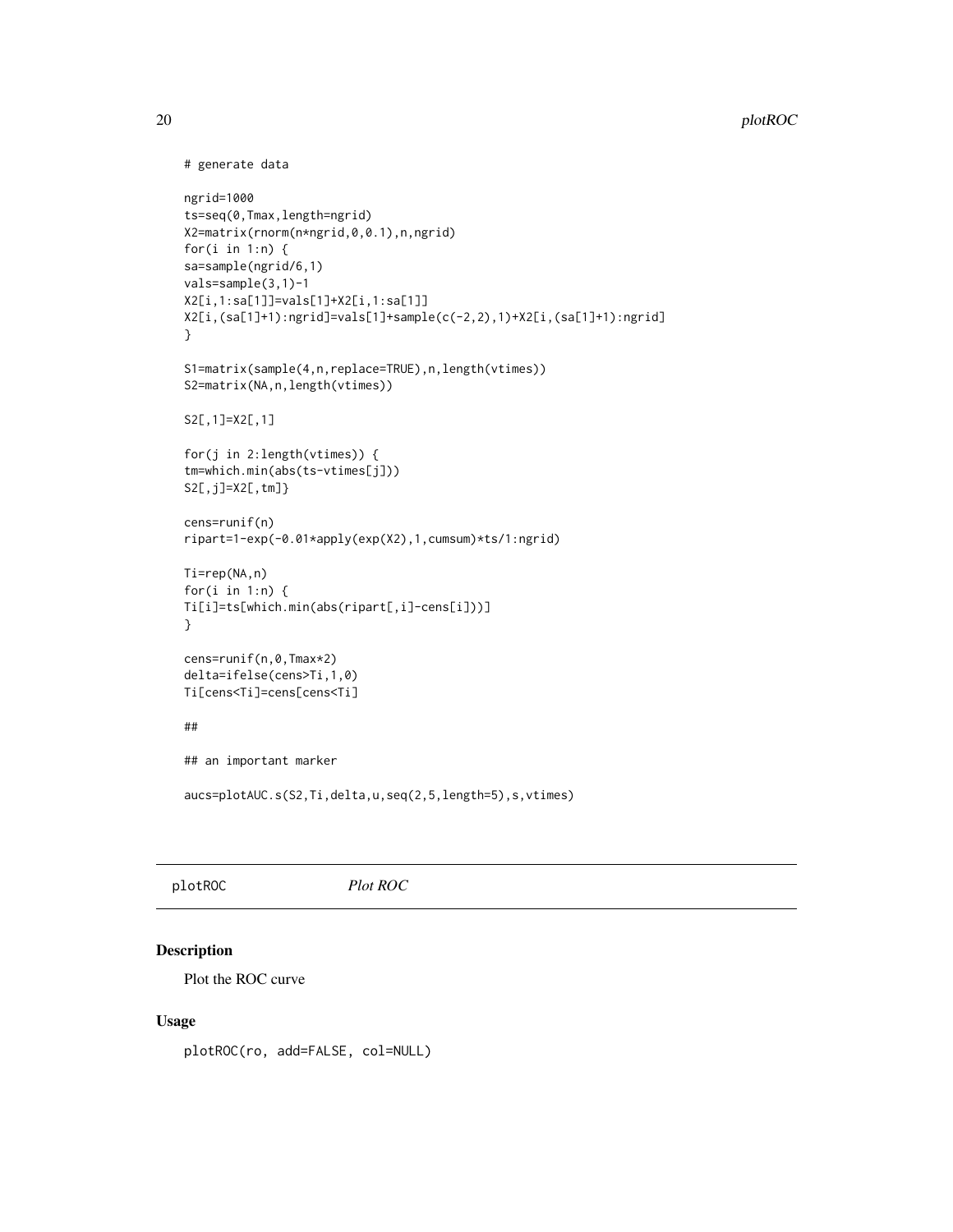#### <span id="page-20-0"></span> $p$ lotROC 21

#### Arguments

| ro  | Matrix with two columns (1-specificities, sensitivities). It can be simply the<br>output of roc function |
|-----|----------------------------------------------------------------------------------------------------------|
| add | If FALSE (default) creates a new plot, otherwise adds to the existing one                                |
| col | Colour for the ROC curve (defaults to red)                                                               |

### Details

Plots the area under the ROC curve.

# Value

A plot or a new line in an open plot.

# Author(s)

Alessio Farcomeni <alessio.farcomeni@uniroma1.it>

# References

Barbati, G. and Farcomeni, A. (2017) Prognostic assessment of repeatedly measured time-dependent biomarkers, with application to dilated cardiomuopathy, *Statistical Methods & Applications*, in press

#### See Also

[roc](#page-21-1), [roc.s](#page-24-1), [auc](#page-1-1)

```
# parameters
n=100
tt=3Tmax=10
u=1.5
s=2vtimes=c(0,1,2,5)
# generate data
ngrid=5000
ts=seq(0,Tmax,length=ngrid)
X2=matrix(rnorm(n*ngrid,0,0.1),n,ngrid)
for(i in 1:n) {
sa=sample(ngrid/6,1)
vals=sample(3,1)-1
X2[i,1:sa[1]]=vals[1]+X2[i,1:sa[1]]
X2[i,(sa[1]+1):ngrid]=vals[1]+sample(c(-2,2),1)+X2[i,(sa[1]+1):ngrid]
}
```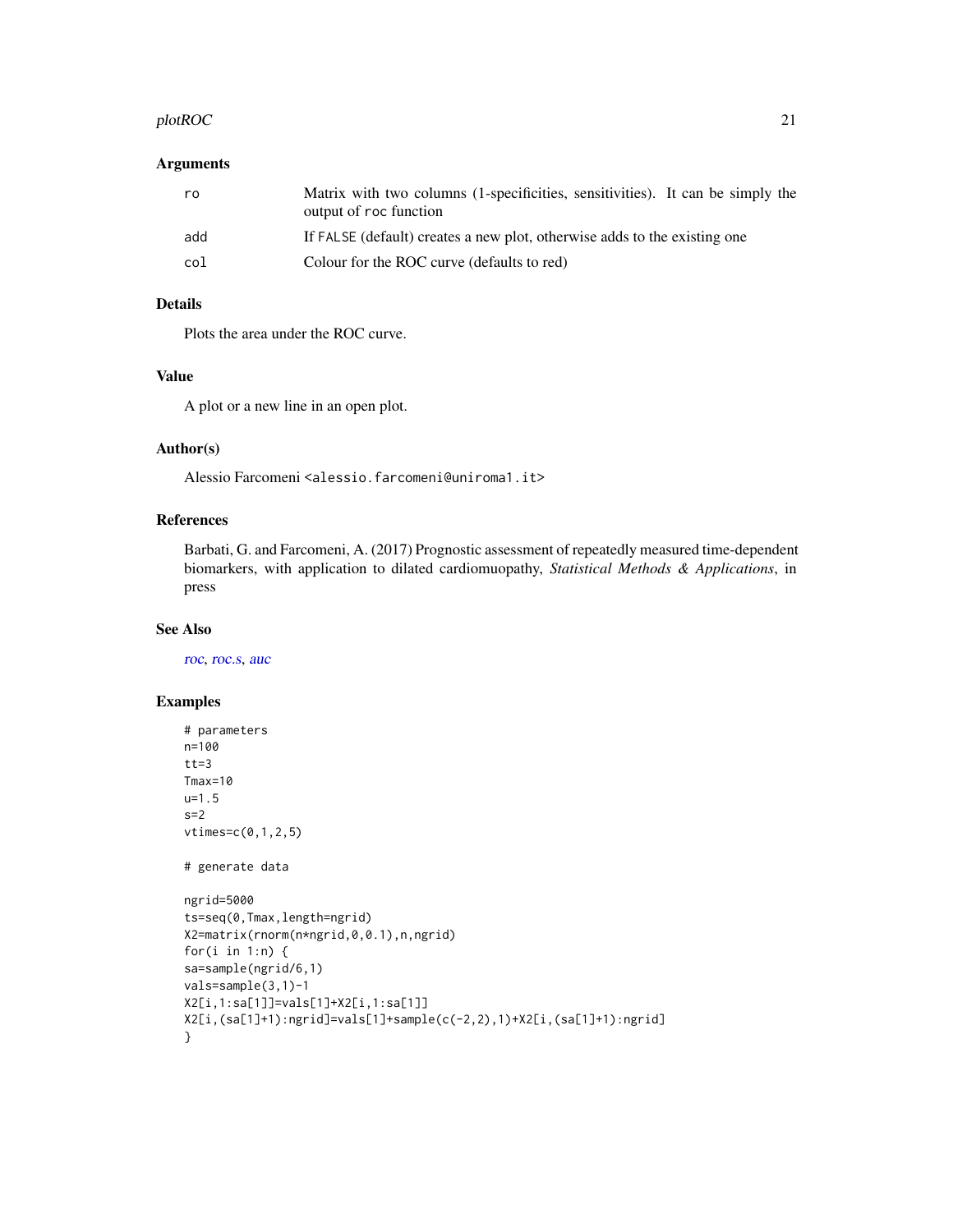```
S1=matrix(sample(4,n,replace=TRUE),n,length(vtimes))
S2=matrix(NA,n,length(vtimes))
S2[,1]=X2[,1]
for(j in 2:length(vtimes)) {
tm=which.min(abs(ts-vtimes[j]))
S2[,j]=X2[,tm]}
cens=runif(n)
ripart=1-exp(-0.01*apply(exp(X2),1,cumsum)*ts/1:ngrid)
Ti=rep(NA,n)
for(i in 1:n) {
Ti[i]=ts[which.min(abs(ripart[,i]-cens[i]))]
}
cens=runif(n,0,Tmax*2)
delta=ifelse(cens>Ti,1,0)
Ti[cens<Ti]=cens[cens<Ti]
##
## an important marker
ro=roc(S2,Ti,delta,u,tt,s,vtimes)
plotROC(ro)
## an unrelated marker
ro=roc(S1,Ti,delta,u,tt,s,vtimes)
plotROC(ro)
```
<span id="page-21-1"></span>roc *ROC curve*

#### Description

Compute ROC curve

#### Usage

```
roc(X,etime,status,u=NULL,tt,s,vtimes,fc=NULL)
```
#### Arguments

| X     | n by S matrix of longitudinal score/biomarker for i-th subject at j-th occasion<br>(NA if unmeasured) |
|-------|-------------------------------------------------------------------------------------------------------|
| etime | n vector with follow-up times                                                                         |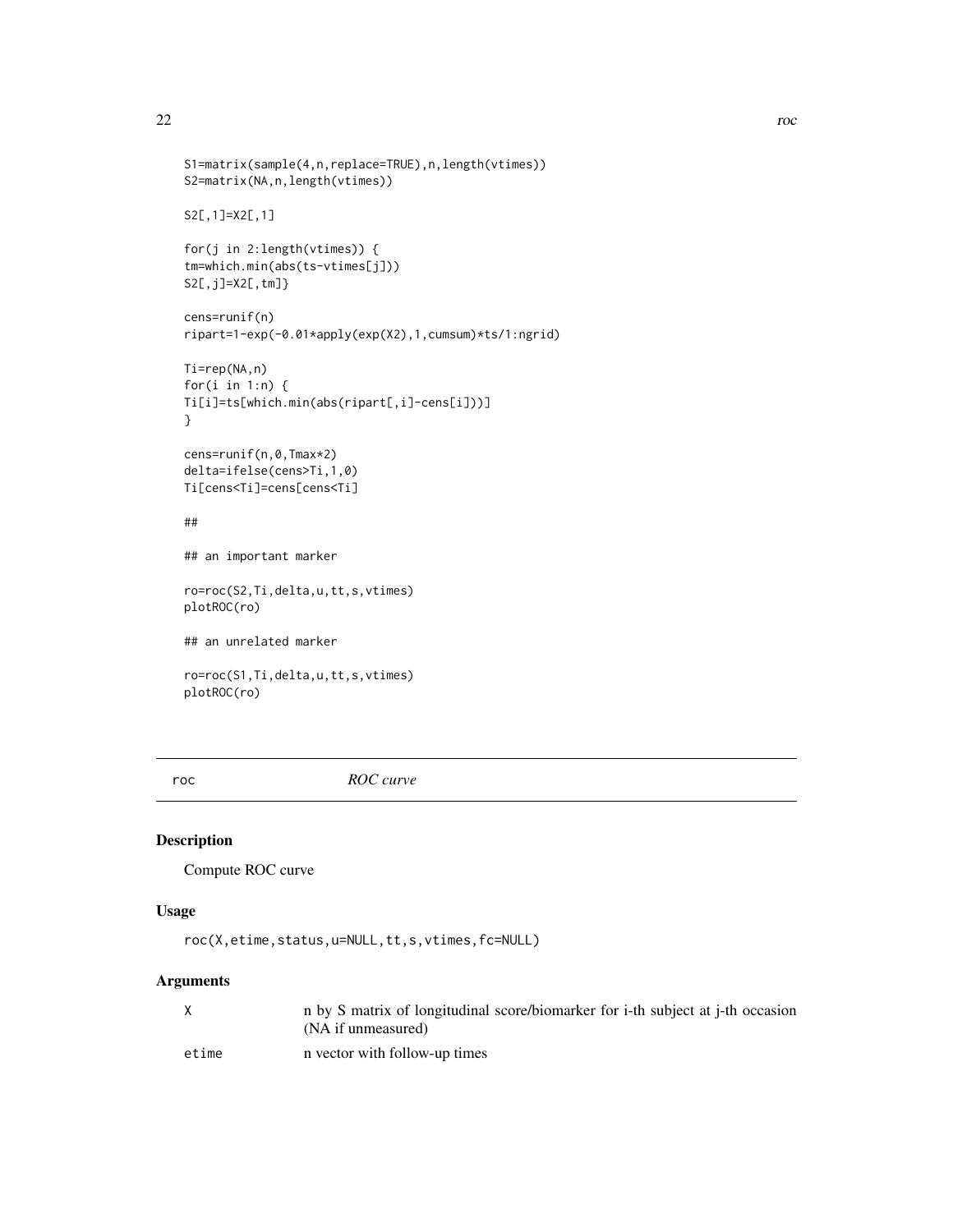<span id="page-22-0"></span>

| status | n vector with event indicators                                                                  |
|--------|-------------------------------------------------------------------------------------------------|
| u      | Lower limit for evaluation of sensitivity and specificity. Defaults to vtimes[s]<br>(see below) |
| tt     | Upper limit (time-horizon) for evaluation of sensitivity and specificity.                       |
| S      | Scalar number of measurements/visits to use for each subject. $s\leq S$                         |
| vtimes | S vector with visit times                                                                       |
| fc     | Events are defined as $fc = 1$ . Defaults to $I(cup X(t_i)) > cut off$ .                        |

### Details

ROC curve is defined as the curve given by (1-specificities, sensitivities). Here these are obtained for a time-dependent multiply-measured marker are defined as

 $S_{\mathcal{E}}(t,c,s,u) = Pr(f_c(X(t_1),X(t_2),...,X(t_s_i))|u \leq T \leq t),$ 

and

 $Sp(t,c,s,u) = 1-Pr(f_c(X(t_1),X(t_2),...,X(t_s_i)) \mid T > t)$ 

for some fixed  $f_c$ , where c is a cutoff. The default for  $f_c$  is that a positive diagnosis is given as soon as any measurement among the s considered is above the threshold.

#### Value

A matrix with the following columns:

1-spec 1-Specificities sens Sensitivities

# Author(s)

Alessio Farcomeni <alessio.farcomeni@uniroma1.it>

#### References

Barbati, G. and Farcomeni, A. (2017) Prognostic assessment of repeatedly measured time-dependent biomarkers, with application to dilated cardiomuopathy, *Statistical Methods \& Applications*, in press

#### See Also

[auc](#page-1-1), [butstrap](#page-3-1), [maxauc](#page-9-1)

```
# parameters
n=100
tt=3Tmax=10
u=1.5
```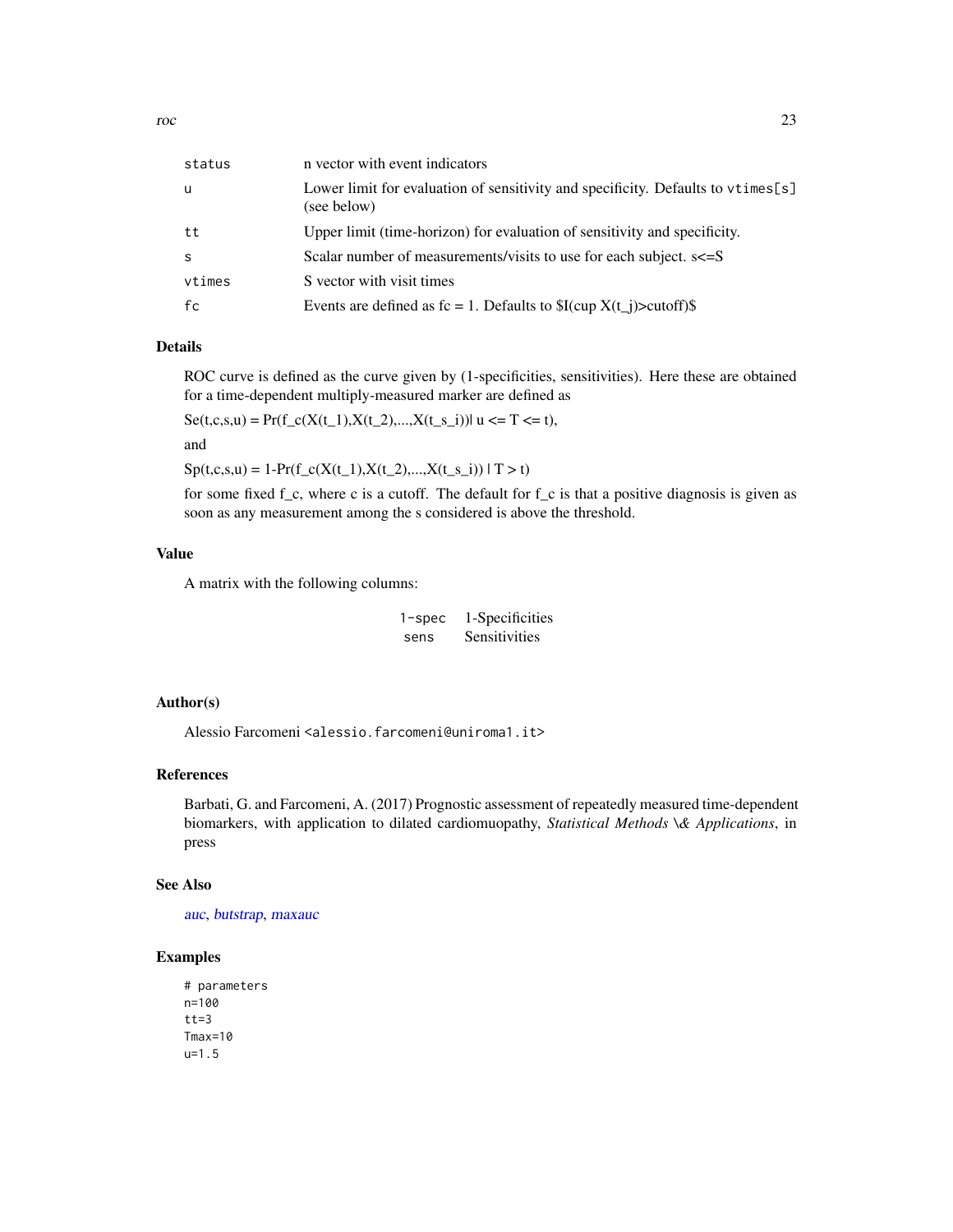```
s=2vtimes=c(0,1,2,5)
# generate data
ngrid=5000
ts=seq(0,Tmax,length=ngrid)
X2=matrix(rnorm(n*ngrid,0,0.1),n,ngrid)
for(i in 1:n) {
sa=sample(ngrid/6,1)
vals=sample(3,1)-1
X2[i,1:sa[1]]=vals[1]+X2[i,1:sa[1]]
X2[i,(sa[1]+1):ngrid]=vals[1]+sample(c(-2,2),1)+X2[i,(sa[1]+1):ngrid]
}
S1=matrix(sample(4,n,replace=TRUE),n,length(vtimes))
S2=matrix(NA,n,length(vtimes))
S2[,1]=X2[,1]
for(j in 2:length(vtimes)) {
tm=which.min(abs(ts-vtimes[j]))
S2[,j]=X2[,tm]}
cens=runif(n)
ripart=1-exp(-0.01*apply(exp(X2),1,cumsum)*ts/1:ngrid)
Ti=rep(NA,n)
for(i in 1:n) {
Ti[i]=ts[which.min(abs(ripart[,i]-cens[i]))]
}
cens=runif(n,0,Tmax*2)
delta=ifelse(cens>Ti,1,0)
Ti[cens<Ti]=cens[cens<Ti]
##
## an important marker
ro=roc(S2,Ti,delta,u,tt,s,vtimes)
plot(ro,type="l",col="red")
abline(a=0,b=1)
## an unrelated marker
ro=roc(S1,Ti,delta,u,tt,s,vtimes)
plot(ro,type="l",col="red")
abline(a=0,b=1)
```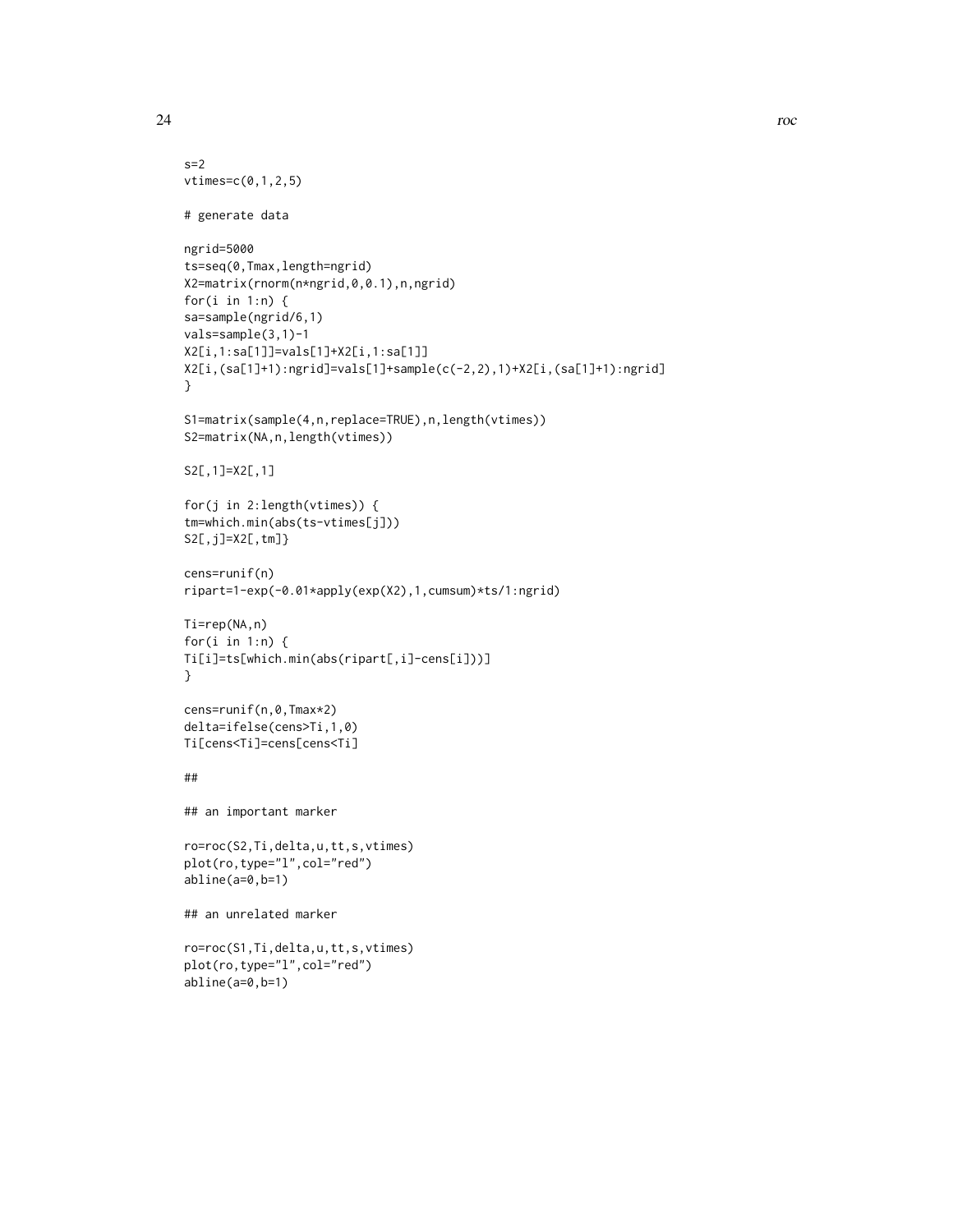<span id="page-24-0"></span>

# <span id="page-24-1"></span>Description

Compute ROC curve

# Usage

roc.s(X,etime,status,u=NULL,tt,s,vtimes,fc=NULL)

# Arguments

| X      | n by S matrix of longitudinal score/biomarker for i-th subject at j-th occasion<br>(NA if unmeasured)  |
|--------|--------------------------------------------------------------------------------------------------------|
| etime  | n vector with follow-up times                                                                          |
| status | n vector with event indicators                                                                         |
| u      | Lower limit for evaluation of sensitivity and specificity. Defaults to $max(vtimes[s])$<br>(see below) |
| tt     | Upper limit (time-horizon) for evaluation of sensitivity and specificity.                              |
| S      | n vector of measurements/visits to use for each subject. all $(s\leq S)$                               |
| vtimes | S vector with visit times                                                                              |
| fc     | Events are defined as $fc = 1$ . Defaults to $I(cup X(t_i)) > cut off$                                 |

# Details

ROC curve is defined as the curve given by (1-specificities, sensitivities). Here these are obtained for a time-dependent multiply-measured marker are defined as

 $Se(t,c,s,u) = Pr(f_c(X(t_1),X(t_2),...,X(t_s_i)))| u \leq T \leq t,$ 

and

 $Sp(t,c,s,u) = 1-Pr(f_c(X(t_1),X(t_2),...,X(t_s_i)) \mid T > t)$ 

for some fixed  $f_c$ , where c is a cutoff. The default for  $f_c$  is that a positive diagnosis is given as soon as any measurement among the s considered is above the threshold.

#### Value

A matrix with the following columns:

| $1$ -spec | 1-Specificities |
|-----------|-----------------|
| sens      | Sensitivities   |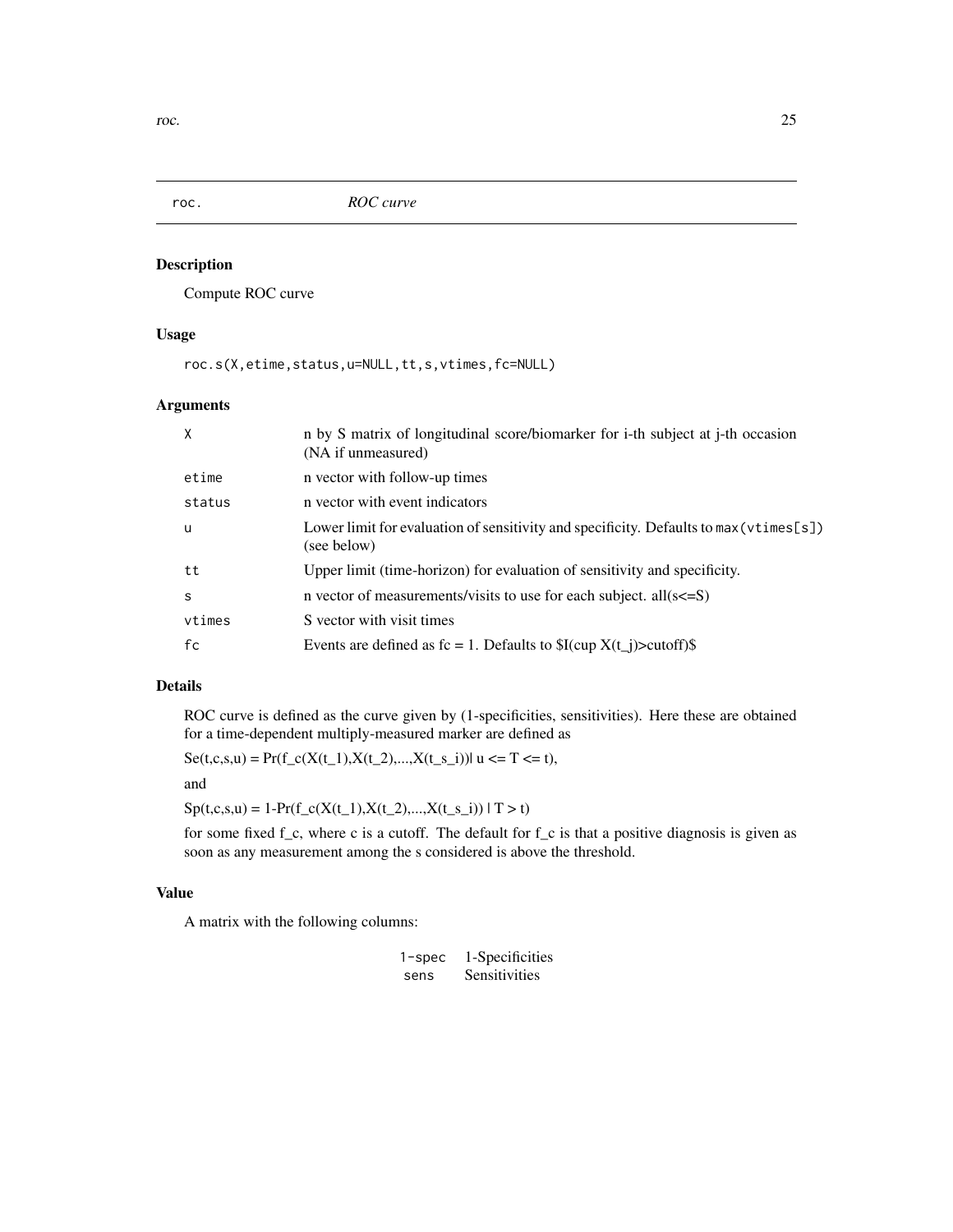### <span id="page-25-0"></span>Author(s)

Alessio Farcomeni <alessio.farcomeni@uniroma1.it>

#### References

Barbati, G. and Farcomeni, A. (2017) Prognostic assessment of repeatedly measured time-dependent biomarkers, with application to dilated cardiomuopathy, *Statistical Methods \& Applications*, in press

# See Also

[auc](#page-1-1), [butstrap](#page-3-1), [maxauc](#page-9-1)

```
# parameters
n=100
tt=3Tmax=10
u=1.5
s=sample(3,n,replace=TRUE)
vtimes=c(0,1,2,5)
# generate data
ngrid=5000
ts=seq(0,Tmax,length=ngrid)
X2=matrix(rnorm(n*ngrid,0,0.1),n,ngrid)
for(i in 1:n) \{sa=sample(ngrid/6,1)
vals=sample(3,1)-1
X2[i,1:sa[1]]=vals[1]+X2[i,1:sa[1]]
X2[i,(sa[1]+1):ngrid]=vals[1]+sample(c(-2,2),1)+X2[i,(sa[1]+1):ngrid]
}
S1=matrix(sample(4,n,replace=TRUE),n,length(vtimes))
S2=matrix(NA,n,length(vtimes))
S2[,1]=X2[,1]
for(j in 2:length(vtimes)) {
tm=which.min(abs(ts-vtimes[j]))
S2[,j]=X2[,tm]}
cens=runif(n)
ripart=1-exp(-0.01*apply(exp(X2),1,cumsum)*ts/1:ngrid)
Ti=rep(NA,n)
for(i in 1:n) {
Ti[i]=ts[which.min(abs(ripart[,i]-cens[i]))]
}
```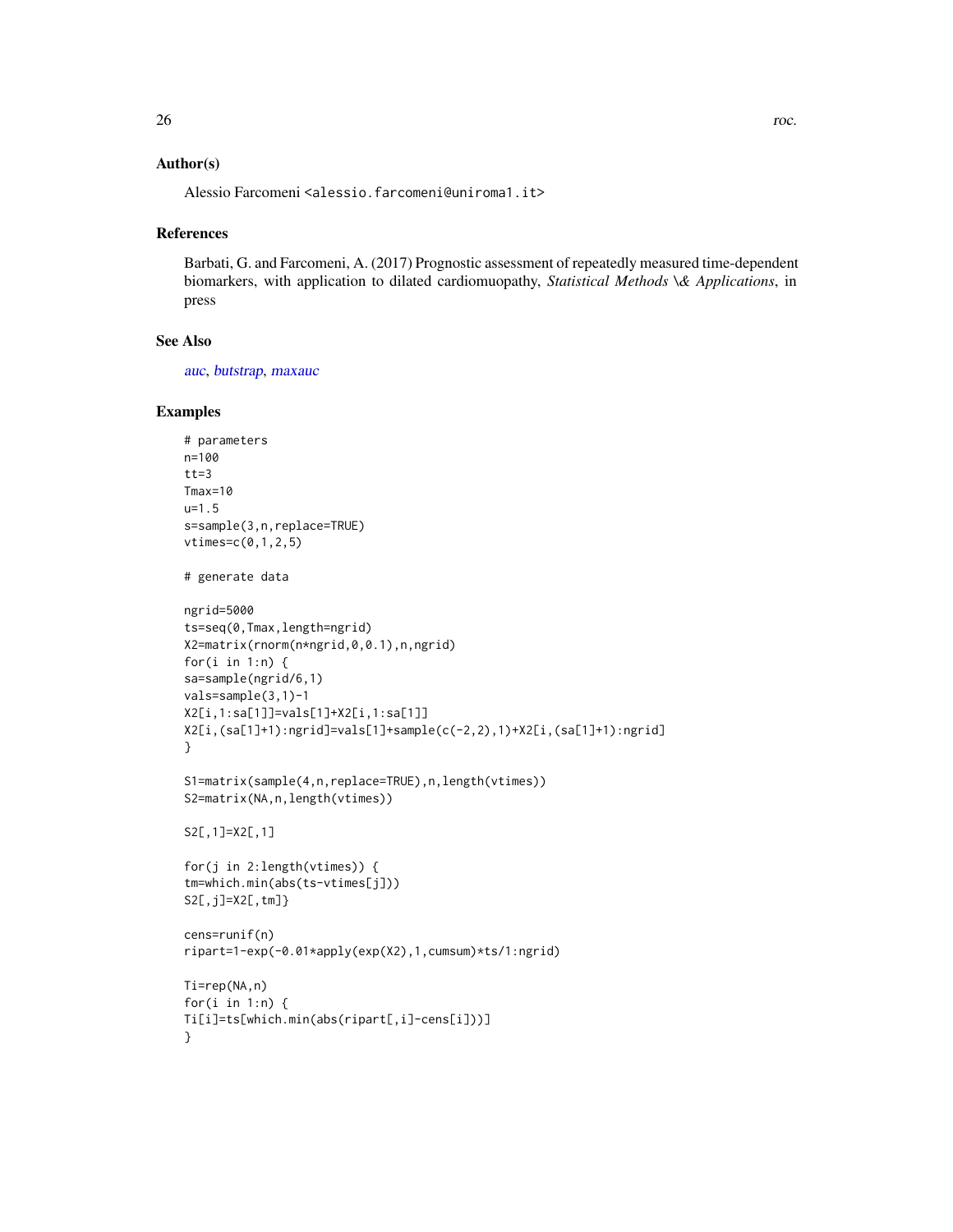#### <span id="page-26-0"></span>sensspec 27

```
cens=runif(n,0,Tmax*2)
delta=ifelse(cens>Ti,1,0)
Ti[cens<Ti]=cens[cens<Ti]
##
## an important marker
ro=roc.s(S2,Ti,delta,u,tt,s,vtimes)
plot(ro,type="l",col="red")
abline(a=0,b=1)
## an unrelated marker
ro=roc.s(S1,Ti,delta,u,tt,s,vtimes)
plot(ro,type="l",col="red")
abline(a=0,b=1)
```
# sensspec *Sensitivity and Specificity*

# Description

Compute sensitivity and specificity

# Usage

```
sensspec(X,etime,status,u=NULL,tt,s,vtimes,cutoff=0,fc=NULL)
```
# Arguments

| $\times$ | n by S matrix of longitudinal score/biomarker for i-th subject at j-th occasion<br>(NA if unmeasured) |
|----------|-------------------------------------------------------------------------------------------------------|
| etime    | n vector with follow-up times                                                                         |
| status   | n vector with event indicators                                                                        |
| <b>u</b> | Lower limit for evaluation of sensitivity and specificity. Defaults to vtimes [s]<br>(see below)      |
| tt       | Upper limit (time-horizon) for evaluation of sensitivity and specificity.                             |
| S        | Scalar number of measurements/visits to use for each subject. $s \leq S$                              |
| vtimes   | S vector with visit times                                                                             |
| cutoff   | cutoff for definining events. Defaults to 0                                                           |
| fc       | Events are defined as $fc = 1$ . Defaults to $I(cup X(t_i)) > cut off$                                |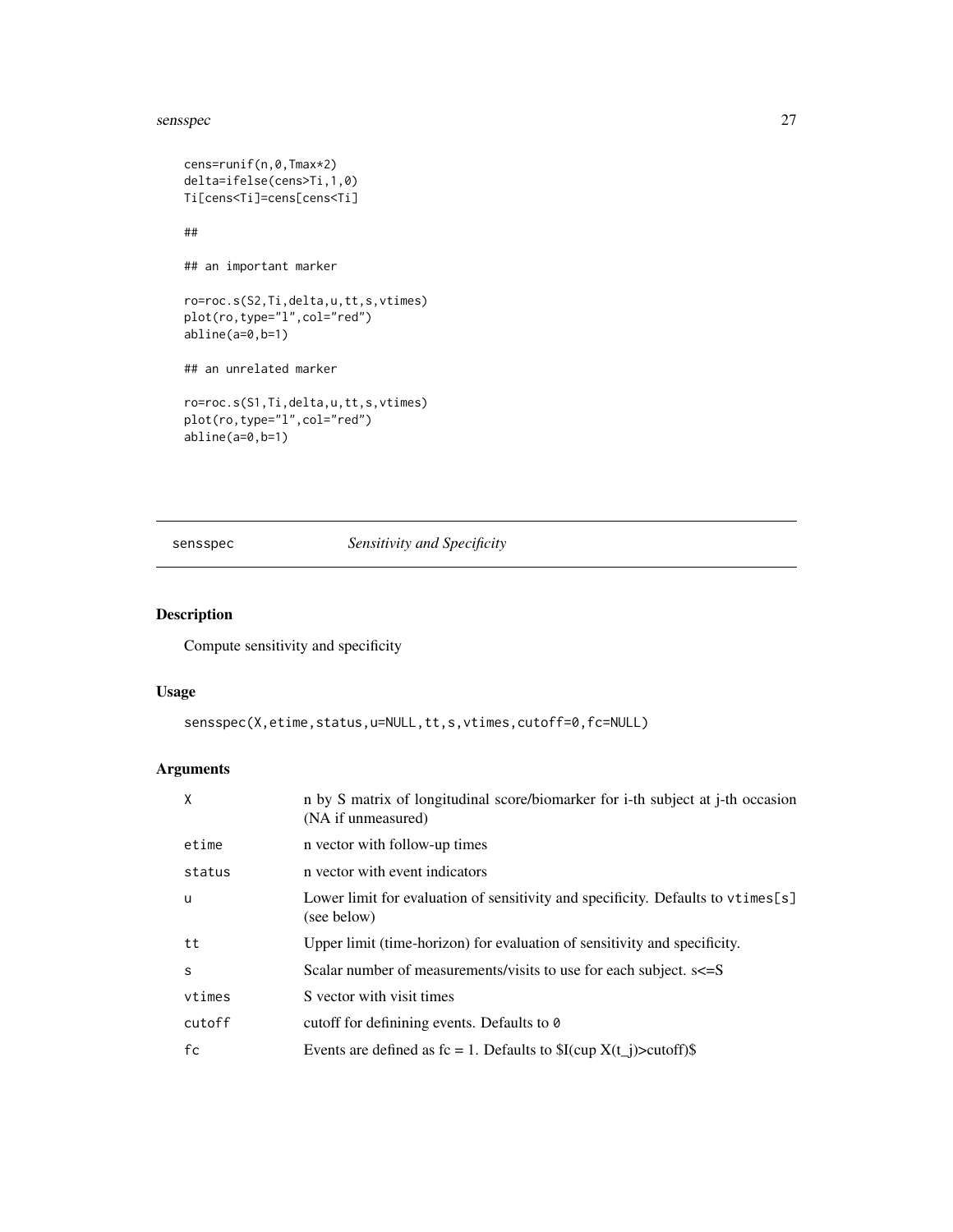### <span id="page-27-0"></span>Details

Sensitivity and specificities for a time-dependent multiply-measured marker are defined as

 $Se(t,c,s,u) = Pr(f_c(X(t_1),X(t_2),...,X(t_s_i))|u \leq T \leq t),$ 

and

 $Sp(t,c,s,u) = 1-Pr(f_c(X(t_1),X(t_2),...,X(t_s_i)) | T > t)$ 

for some fixed  $f_c$ , where c is a cutoff. The default for  $f_c$  is that a positive diagnosis is given as soon as any measurement among the s considered is above the threshold.

#### Value

A vector with the following elements:

sens Sensitivity at the cutoff spec Specificity at the cutoff

#### Author(s)

Alessio Farcomeni <alessio.farcomeni@uniroma1.it>

#### References

Barbati, G. and Farcomeni, A. (2017) Prognostic assessment of repeatedly measured time-dependent biomarkers, with application to dilated cardiomuopathy, *Statistical Methods \& Applications*, in press

#### See Also

[roc](#page-21-1), [auc](#page-1-1), [butstrap](#page-3-1), [maxauc](#page-9-1)

sensspec.s *Sensitivity and Specificity*

# Description

Compute sensitivity and specificity

#### Usage

```
sensspec.s(X,etime,status,u=NULL,tt,s,vtimes,cutoff=0,fc=NULL)
```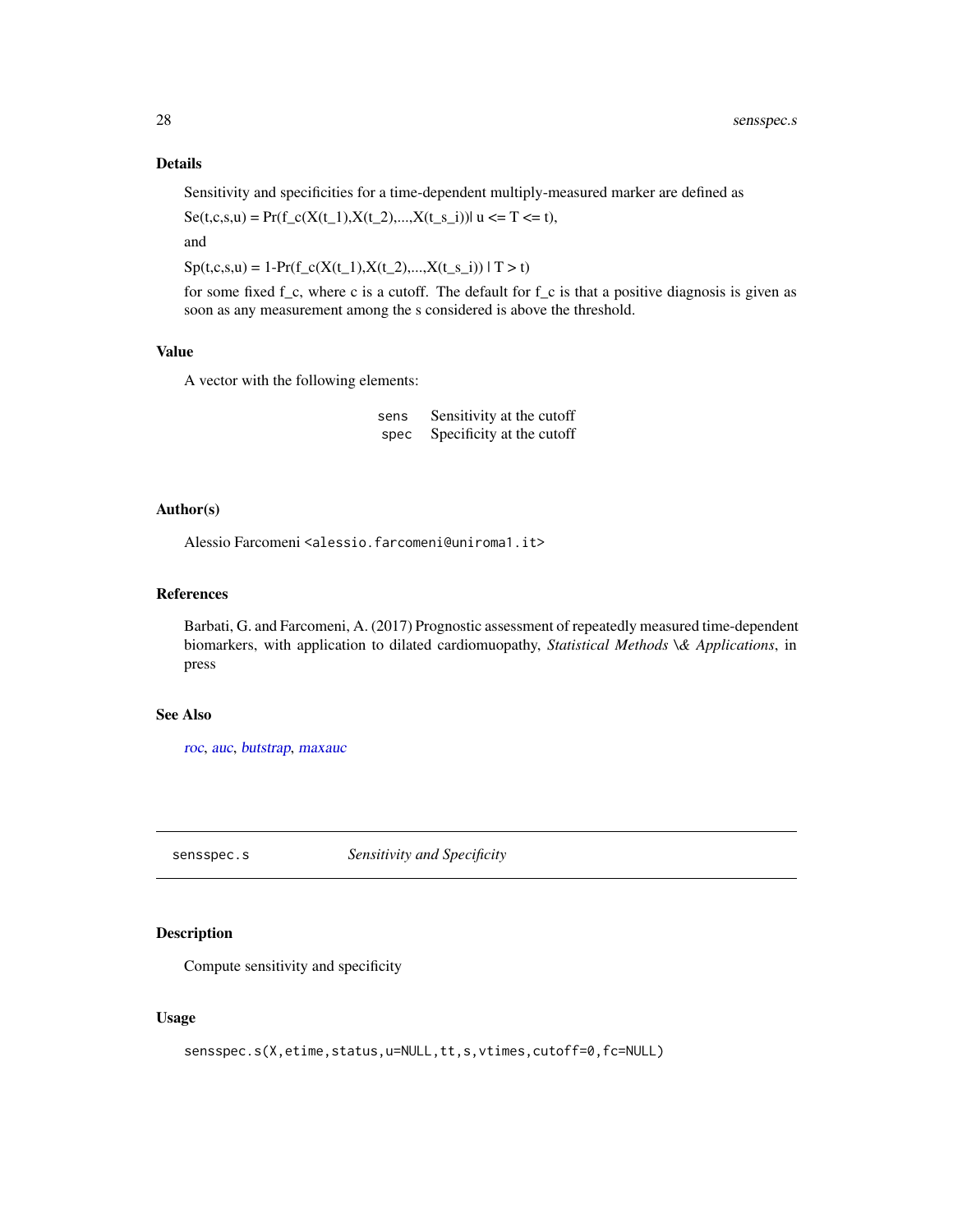# <span id="page-28-0"></span>sensspec.s 29

#### Arguments

| X      | n by S matrix of longitudinal score/biomarker for i-th subject at j-th occasion<br>(NA if unmeasured)  |
|--------|--------------------------------------------------------------------------------------------------------|
| etime  | n vector with follow-up times                                                                          |
| status | n vector with event indicators                                                                         |
| u      | Lower limit for evaluation of sensitivity and specificity. Defaults to $max(vtimes[s])$<br>(see below) |
| tt     | Upper limit (time-horizon) for evaluation of sensitivity and specificity.                              |
| S      | n vector of measurements/visits to use for each subject. all $(s\leq S)$                               |
| vtimes | S vector with visit times                                                                              |
| cutoff | cutoff for definining events. Defaults to 0                                                            |
| fc     | Events are defined as $fc = 1$ . Defaults to $I(cup X(t_i)) > cut off$                                 |

# Details

Sensitivity and specificities for a time-dependent multiply-measured marker are defined as

 $S_{\mathcal{E}}(t,c,s,u) = Pr(f_c(X(t_1),X(t_2),...,X(t_s_i))|u \leq T \leq t),$ 

and

 $Sp(t,c,s,u) = 1-Pr(f_c(X(t_1),X(t_2),...,X(t_s_i)) \mid T > t)$ 

for some fixed f\_c, where c is a cutoff. The default for f\_c is that a positive diagnosis is given as soon as any measurement among the s considered is above the threshold.

#### Value

A vector with the following elements:

| sens | Sensitivity at the cutoff |  |
|------|---------------------------|--|
| spec | Specificity at the cutoff |  |

#### Author(s)

Alessio Farcomeni <alessio.farcomeni@uniroma1.it>

#### References

Barbati, G. and Farcomeni, A. (2017) Prognostic assessment of repeatedly measured time-dependent biomarkers, with application to dilated cardiomuopathy, *Statistical Methods \& Applications*, in press

#### See Also

[roc](#page-21-1), [auc](#page-1-1), [butstrap](#page-3-1), [maxauc](#page-9-1)